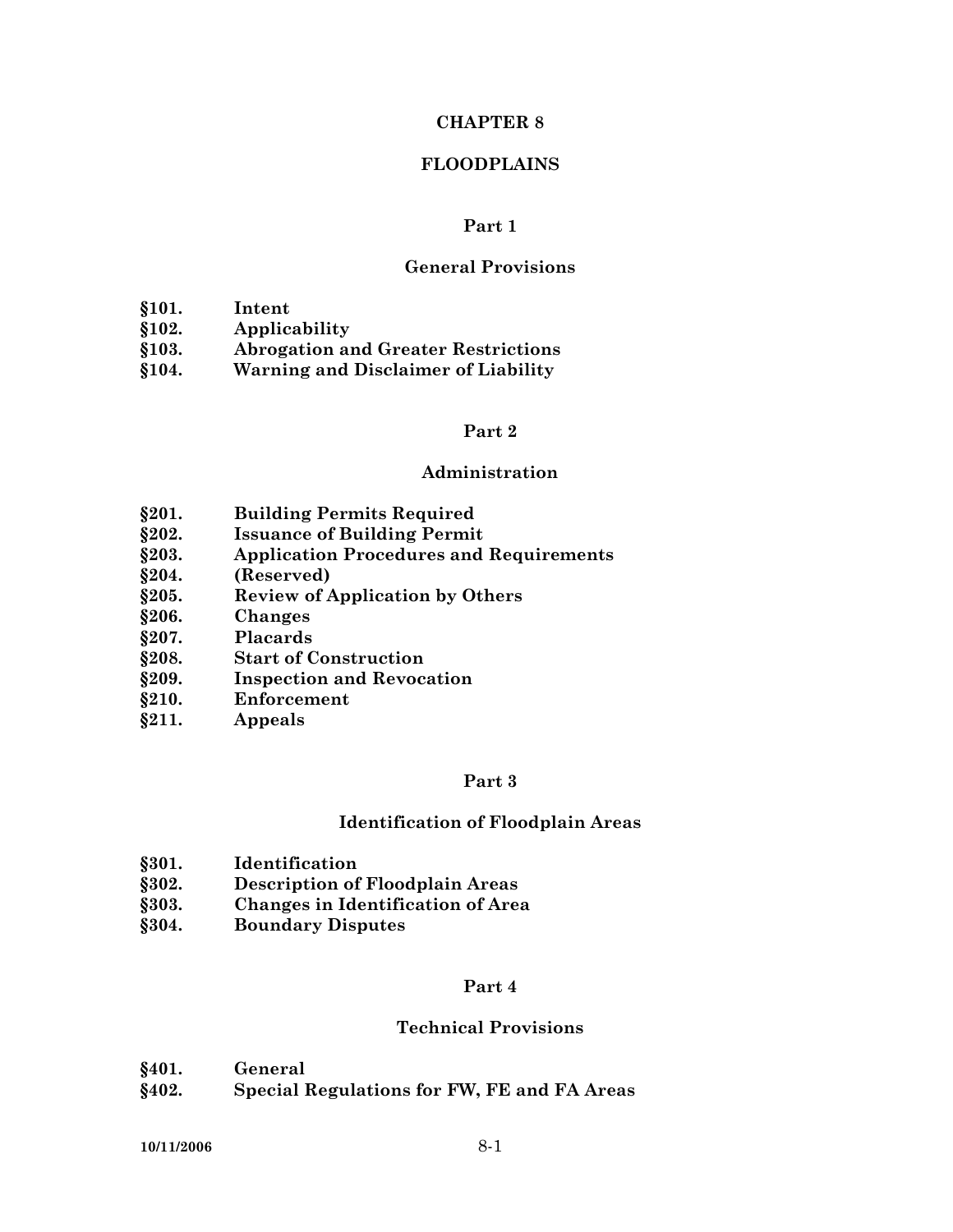- **§403. Elevation and Floodproofing Requirements**
- **§404. Design and Construction Standards**
- **§405. Development Which May Endanger Human Life**
- **§406. Special Requirements for Manufactured Homes**

# **Activities Requiring Special Permits**

- **§501. General**
- **§502. Application Requirements for Special Permits**
- **§503. Application Review Procedures**
- **§504. Special Technical Requirements**

### **Part 6**

# **Existing Structures in Identified Floodplain Areas**

- **§601. Existing Structures**
- **§602. Improvements**

### **Part 7**

#### **Variances**

- **§701. General**
- **§702. Variance Procedures and Conditions**

# **Part 8**

# **Definitions**

- **§801. General**
- **§802. Specific Definitions**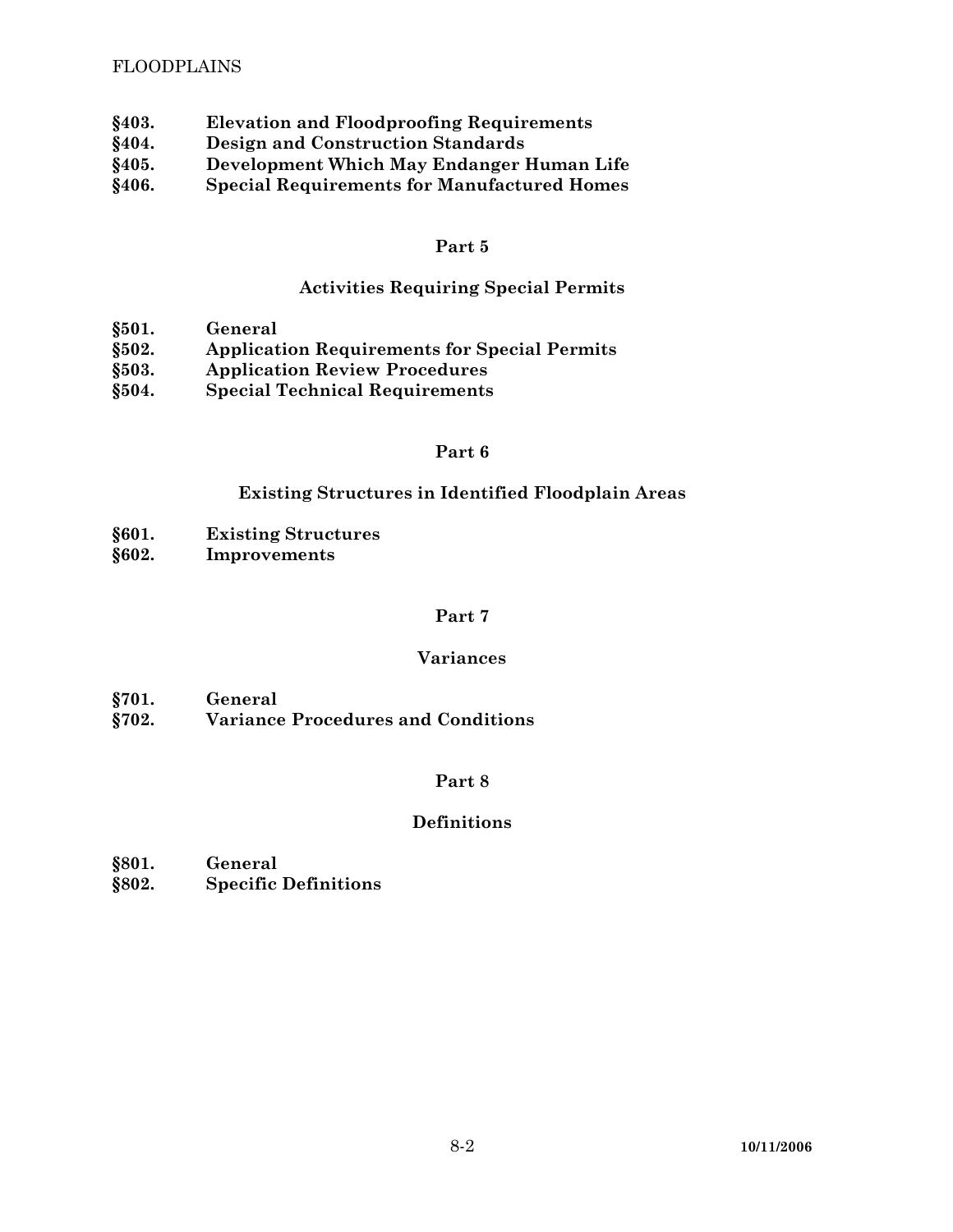# **General Provisions**

# **§101. Intent.**

The intent of this Chapter is to:

- A. Promote the general health, welfare and safety of the community.
- B. Encourage the utilization of appropriate construction practices in order to prevent or minimize flood damage in the future.
- C. Minimize danger to public health by protecting water supply and natural drainage.
- D. Reduce financial burdens imposed on the community, its governmental units, and its residents, by preventing excessive development in areas subject to flooding.
- E. Comply with Federal and State floodplain management requirements.

(Ord. 588, 12/3/1998, §1.00)

# **§102. Applicability.**

- 1. It shall be unlawful for any person, partnership, business or corporation to undertake, or cause to be undertaken, any construction or development anywhere within the Borough unless a building permit has been obtained from the Building Permit Officer.
- 2. A building permit shall not be required for minor repairs to existing buildings or structures as it relates to this Chapter.

(Ord. 588, 12/3/1998, §1.01)

# **§103. Abrogation and Greater Restrictions.**

This Chapter supersedes any other conflicting provisions which may be in effect in identified floodplain areas. However, any other ordinance provisions shall remain in full force and effect to the extent that those provisions are more restrictive. If there is any conflict between any of the provisions of this Chapter, the more restrictive shall apply. (Ord. 588, 12/3/1998, §1.02)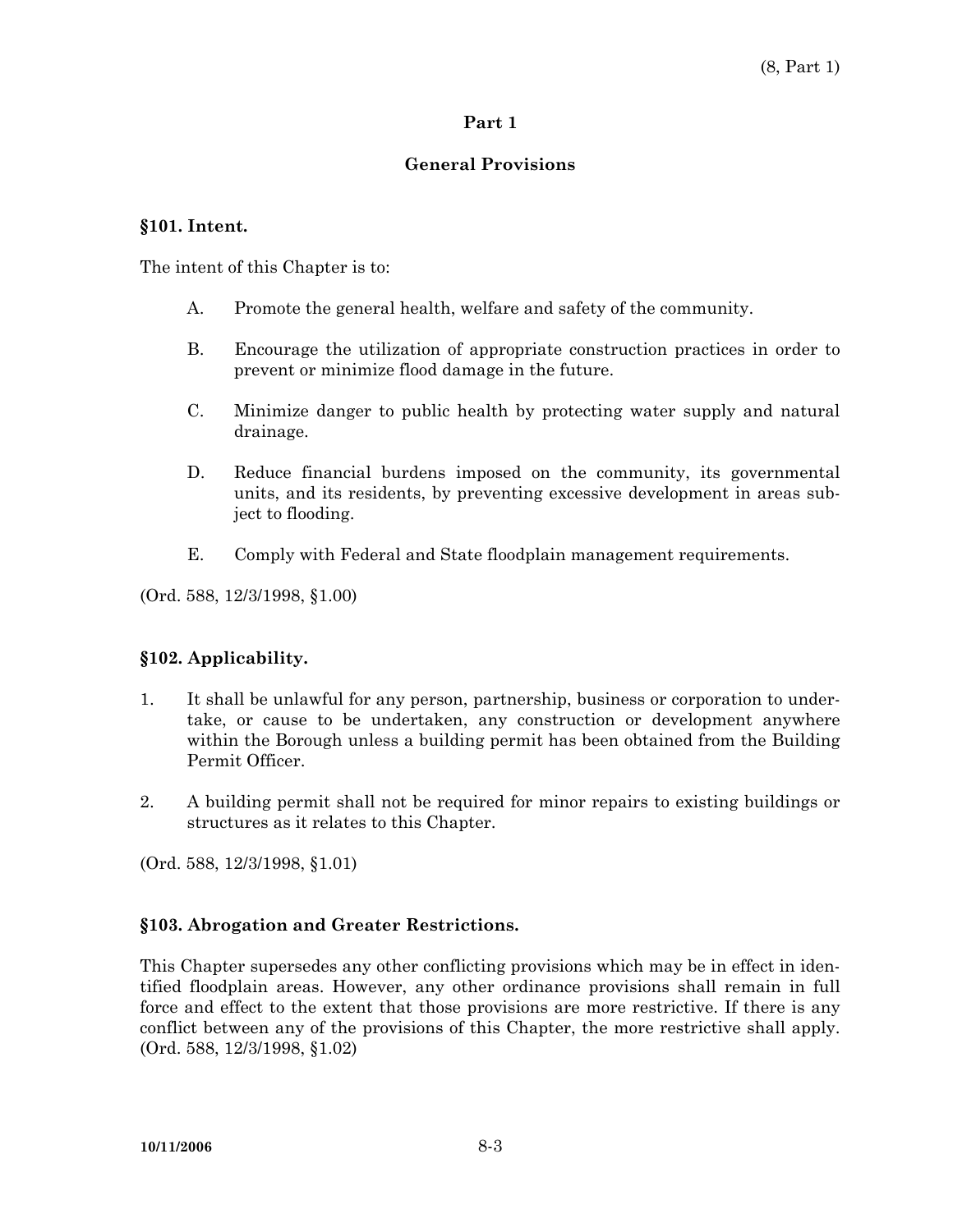# FLOODPLAINS

# **§104. Warning and Disclaimer of Liability.**

- 1. The degree of flood protection sought by the provisions of this Chapter is considered reasonable for regulatory purposes and is based on acceptable engineering methods of study. Larger floods may occur. Flood heights may be increased by manmade or natural causes, such as ice jams and bridge openings restricted by debris. This Chapter does not imply that areas outside any identified floodplain area, or that land uses permitted within such areas will be free from flooding or flood damages.
- 2. This Chapter shall not create liability on the part of the Borough or any officer or employee thereof for any flood damages that result from reliance on this Chapter or any administrative decision lawfully made thereunder.

(Ord. 588, 12/3/1998, §1.04)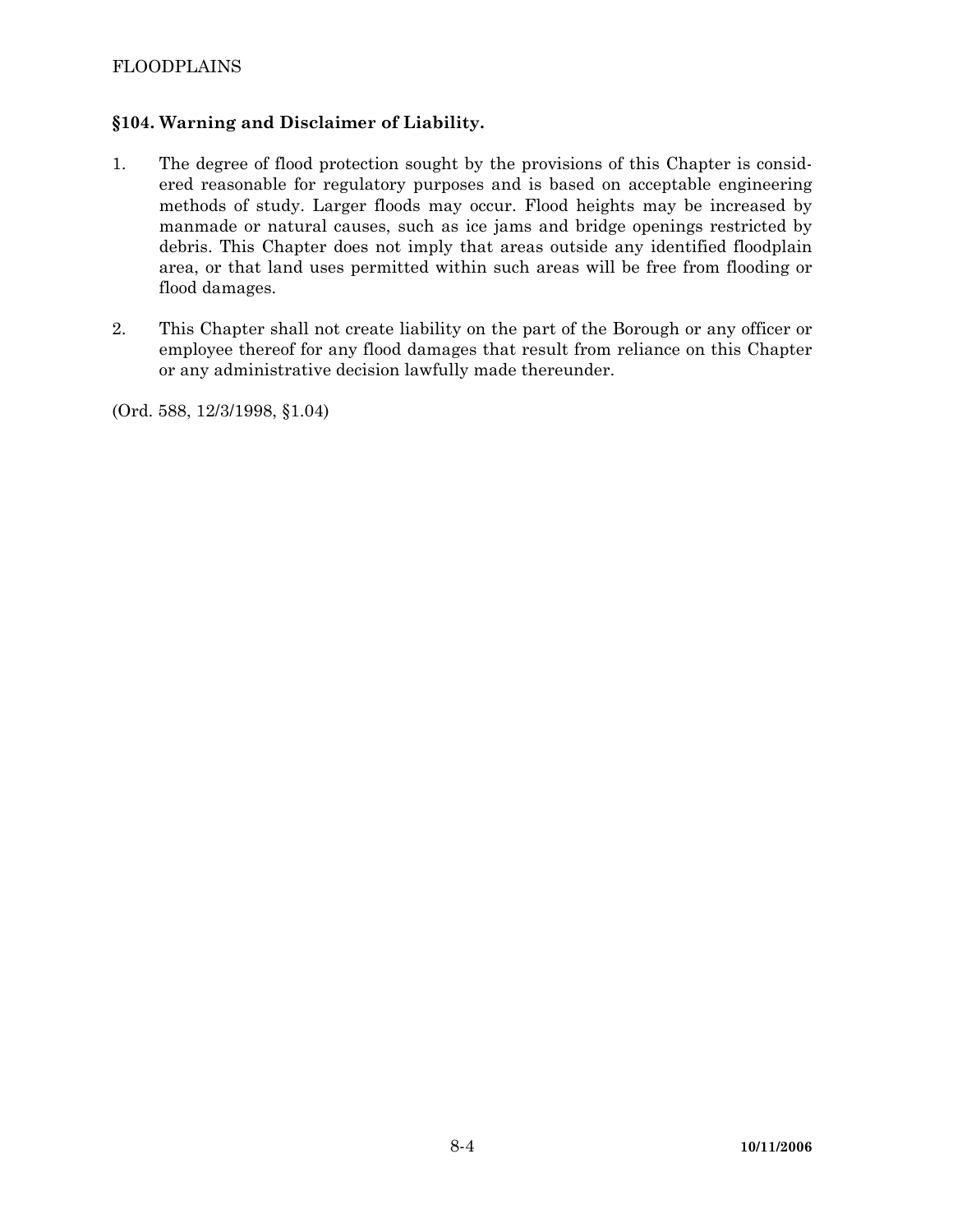### **Administration**

### **§201. Building Permits Required.**

Building permits shall be required before any construction or development is undertaken within any area of the Borough. (Ord. 588, 12/3/1998, §2.00))

#### **§202. Issuance of Building Permits.**

- 1. The Building Permit Officer shall issue a building permit only after it has been determined that the proposed work to be undertaken will be in conformance with the requirements of this and all other applicable codes and ordinances.
- 2. Prior to the issuance of any building permit, the Building Permit Officer shall review the application for the permit to determine if all other necessary government permits required by State and Federal laws have been obtained, such as those required by the Pennsylvania Sewage Facilities Act (Act 1966-537, as amended); the Pennsylvania Dam Safety and Encroachments Act (Act 1978-325, as amended); the Pennsylvania Clean Streams Act (Act 1937-394, as amended); and the U.S. Clean Water Act, §404, 33 U.S.C. §1344. No permit shall be issued until this determination has been made.
- 3. No encroachment, alteration or improvement of any kind shall be made to any watercourse until all adjacent municipalities which may be affected by such action have been notified by the Borough and until all required permits or approvals have been first obtained from the Department of Environmental Protection, Bureau of Dams, Waterways and Wetlands. In addition, the Federal Insurance Administrator and Pennsylvania Department of Community and Economic Development, Bureau of Community Planning, shall be notified by the Borough prior to any alteration or relocation of any watercourse.
- (Ord. 588, 12/3/1998, §2.01)

#### **§203. Application Procedures and Requirements.**

- 1. Application for such a building permit shall be made, in writing, to the Building Permit Officer on forms supplied by the Borough. Such application shall contain the following:
	- A. Name and address of applicant.
	- B. Name and address of owner of land on which proposed construction is to occur.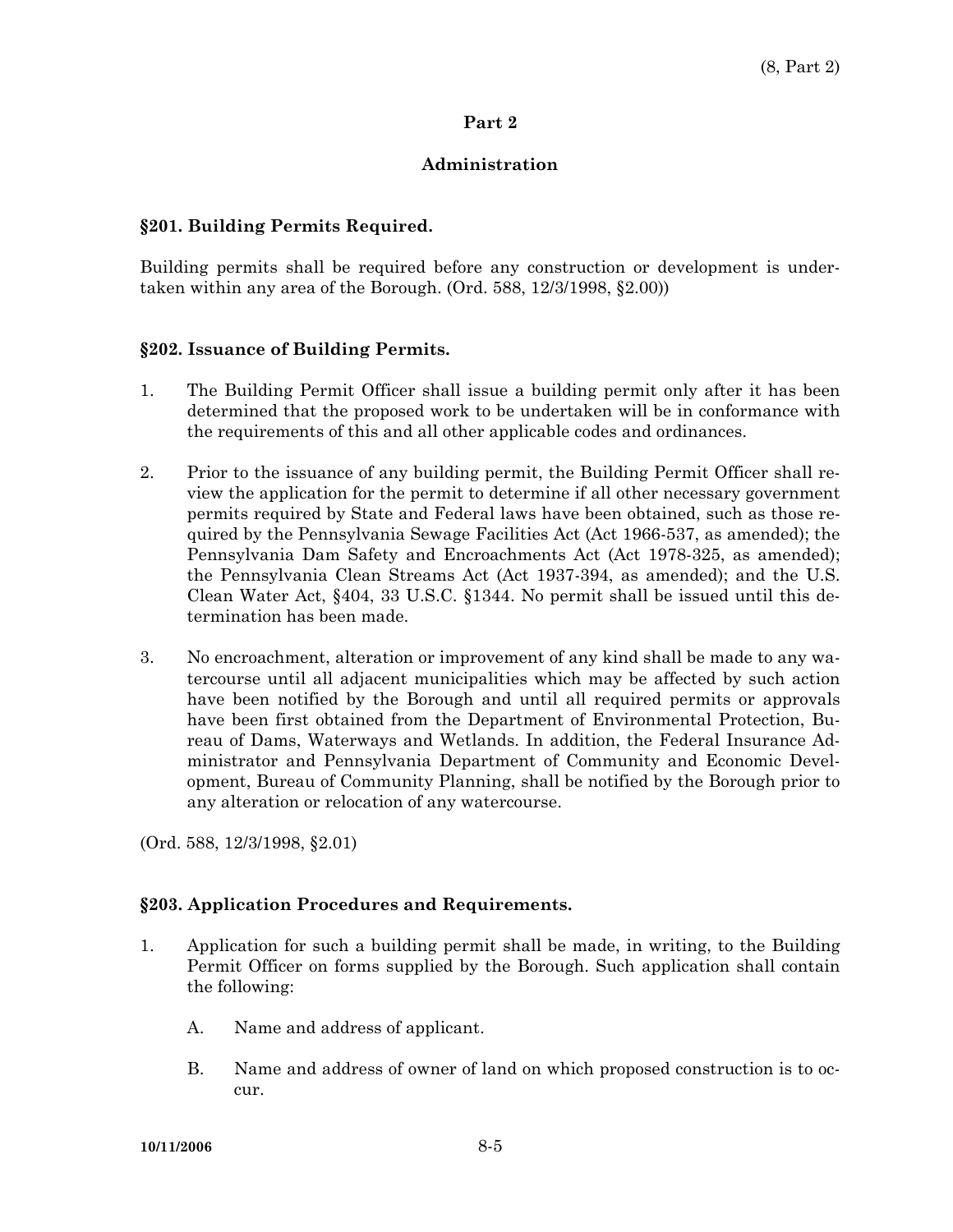- C. Name and address of contractor.
- D. Site location.
- E. Listing of other permits required.
- F. Brief description of proposed work and estimated cost.
- G. A plan of the site showing the exact size and location of the proposed construction as well as any existing buildings or structures.
- 2. If any proposed construction or development is located entirely or partially within any identified floodplain area, applicants for building permits shall provide all the necessary information in sufficient detail and clarity to enable the Building Permit Officer to determine that:
	- A. All such proposals are consistent with the need to minimize flood damage and conform with the requirements of this and all other applicable codes and ordinances.
	- B. All utilities and facilities, such as sewer, gas, electrical and water systems are located and constructed to minimize or eliminate flood damage.
	- C. Adequate drainage is provided so as to reduce exposure to flood hazards.

 Applicants shall file the following minimum information plus any other pertinent information (e.g., any or all of the technical information contained in §502) as may be required by the Building Permit Officer to make the above determination:

- A. A completed building permit application form.
- B. A plan of the entire site, clearly and legibly drawn at a scale of one inch being equal to 100 feet or less, showing the following:
	- (1) North arrow, scale, and date.
	- (2) Topographic contour lines, if available.
	- (3) All property and lot lines including dimensions, and the size of the site expressed in acres or square feet.
	- (4) The location of all existing and proposed buildings, structures, and other improvements, including the location of any existing or proposed subdivision and land development.
	- (5) The location of all existing streets, drives and other accessways.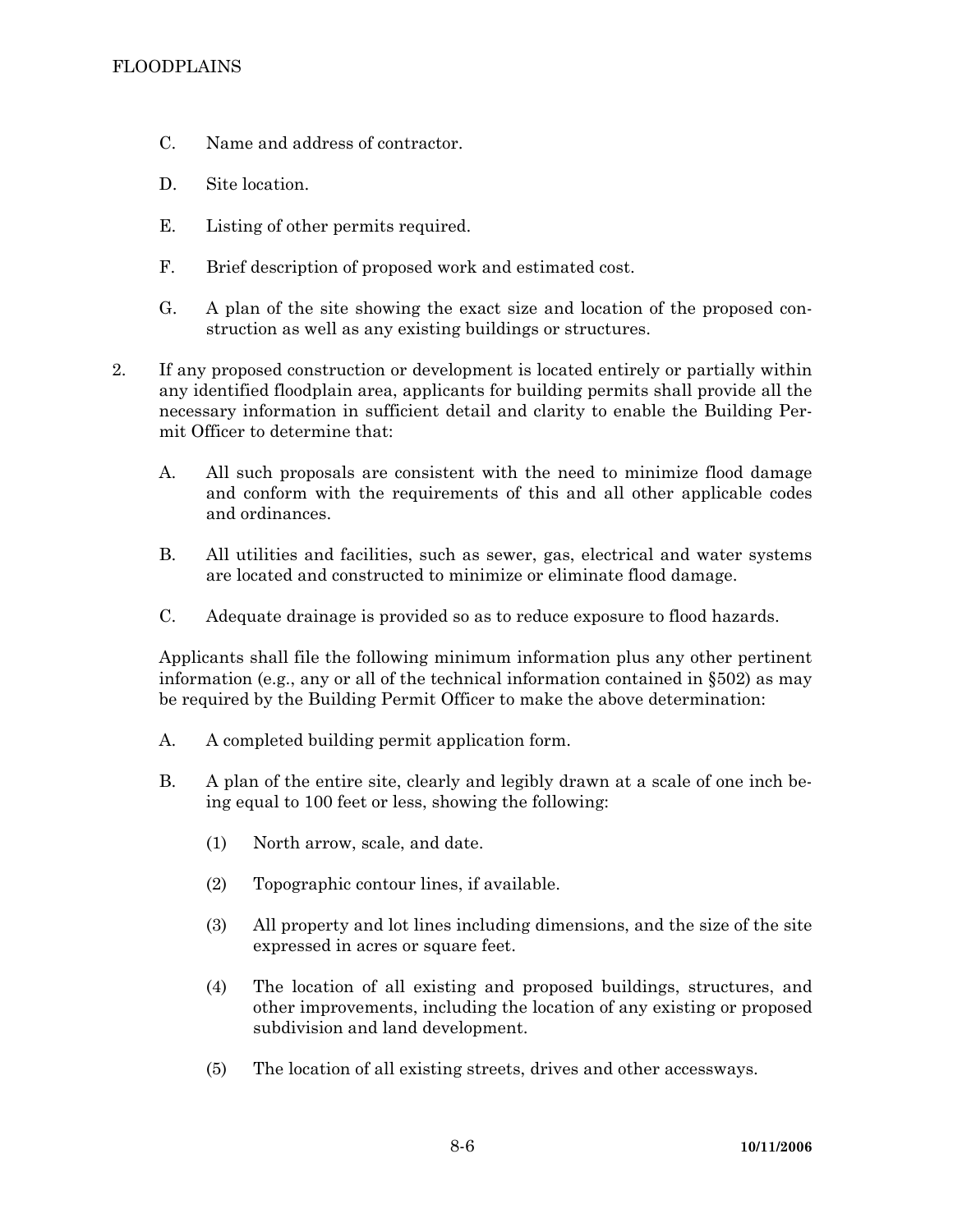- (6) The location of any existing bodies of water or watercourses, identified floodplain areas, and, if available, information pertaining to the floodway, and the flow of water including direction and velocities.
- C. Plans of all proposed buildings, structures and other improvements, drawn at suitable scale showing the following:
	- (1) The proposed lowest floor elevation of any proposed building based upon National Geodetic Vertical Datum of 1929.
	- (2) The elevation of the one-hundred-year flood.
	- (3) If available, information concerning flood depths, pressures, velocities, impact and uplift forces and other factors associated with a onehundred-year flood.
	- (4) Detailed information concerning any proposed floodproofing measures.
- D. The following data and documentation:
	- (1) Documentation, certified by a registered professional engineer or architect, to show that the cumulative effect of any proposed development within FE (Special Floodplain Area), when combined with all other existing and anticipated development, will not increase the elevation of the one-hundred-year flood more than one foot at any point.
	- (2) A document, certified by a registered professional engineer or architect, which states that the proposed construction or development has been adequately designed to withstand the pressures, velocities, impact and uplift forces associated with the one-hundred-year flood. Such statement shall include a description of the type and extent of floodproofing measures which have been incorporated into the design of the structure and/or the development.
	- (3) Detailed information needed to determine compliance with  $\S 404(F)$ , "Storage," and 405, "Development Which May Endanger Human Life," including:
		- (a) The amount, location and purpose of any materials or substances referred to in §§404(F) and 405 which are intended to be used, produced, stored or otherwise maintained on site.
		- (b) A description of the safeguards incorporated into the design of the proposed structure to prevent leaks or spills of the dangerous materials or substances listed in §405 during a onehundred-year flood.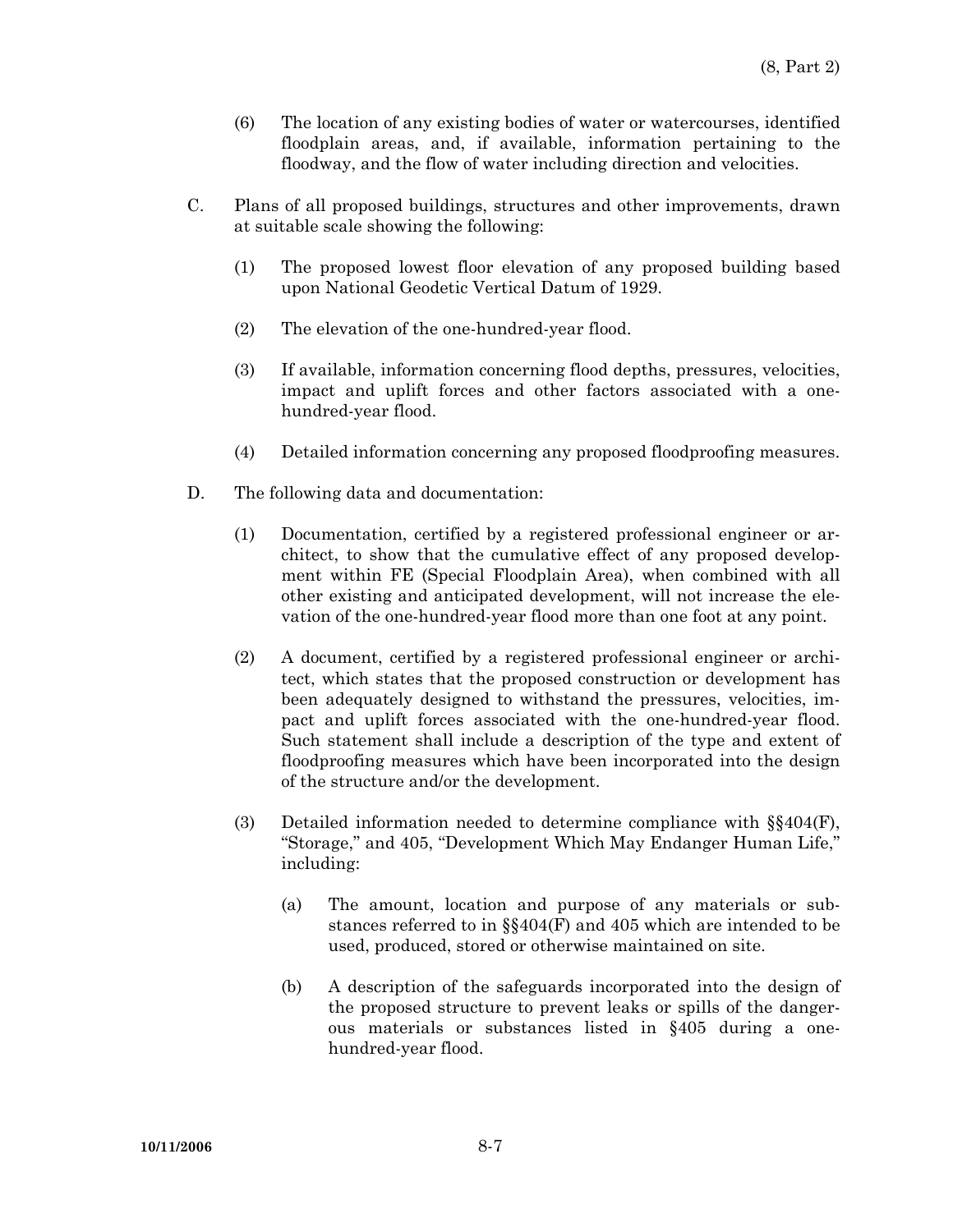- (4) The appropriate component of the Department of Environmental Protection's "Planning Module for Land Development."
- (5) Where any excavation of grading is proposed, a plan meeting the requirements of the Department of Environmental Protection, to implement and maintain erosion and sedimentation control.

(Ord. 588, 12/3/1998, §2.02)

# **§204. (Reserved)1**

# **§205. Review of Application by Others.**

A copy of all plans and applications for any proposed construction or development in any identified floodplain area to be considered for approval may be submitted by the Building Permit Officer to any other appropriate agencies and/or individuals (e.g., Planning Commission, Borough Engineer, etc.) for review and comment. (Ord. 588, 12/3/1998, §2.04)

#### **§206. Changes.**

After the issuance of a building permit by the Building Permit Officer, no change of any kind shall be made to the application, permit or any of the plans, specifications or other documents submitted with the application without the written consent or approval of the Building Permit Officer. Requests for any such change shall be in writing, and shall be submitted by the applicant to Building Permit Officer for consideration. (Ord. 588, 12/3/1998, §2.05)

#### **§207. Placards.**

In addition to the building permit, the Building Permit Officer shall issue a placard which shall be displayed on the premises during the time construction is in progress. This placard shall show the number of the building permit, the date of its issuance and be signed by the Building Permit Officer. (Ord. 588, 12/3/1998, §2.06)

#### **§208. Start of Construction.**

Work on the proposed construction and/or development shall begin within six months and shall be completed within 12 months after the date of issuance of the building permit or the permit shall expire unless a time extension is granted, in writing, by the

**<sup>1</sup> Editor's Note: Former §204, Review by County Conservation District, was repealed by Ord. 620, 6/14/2000, §1.**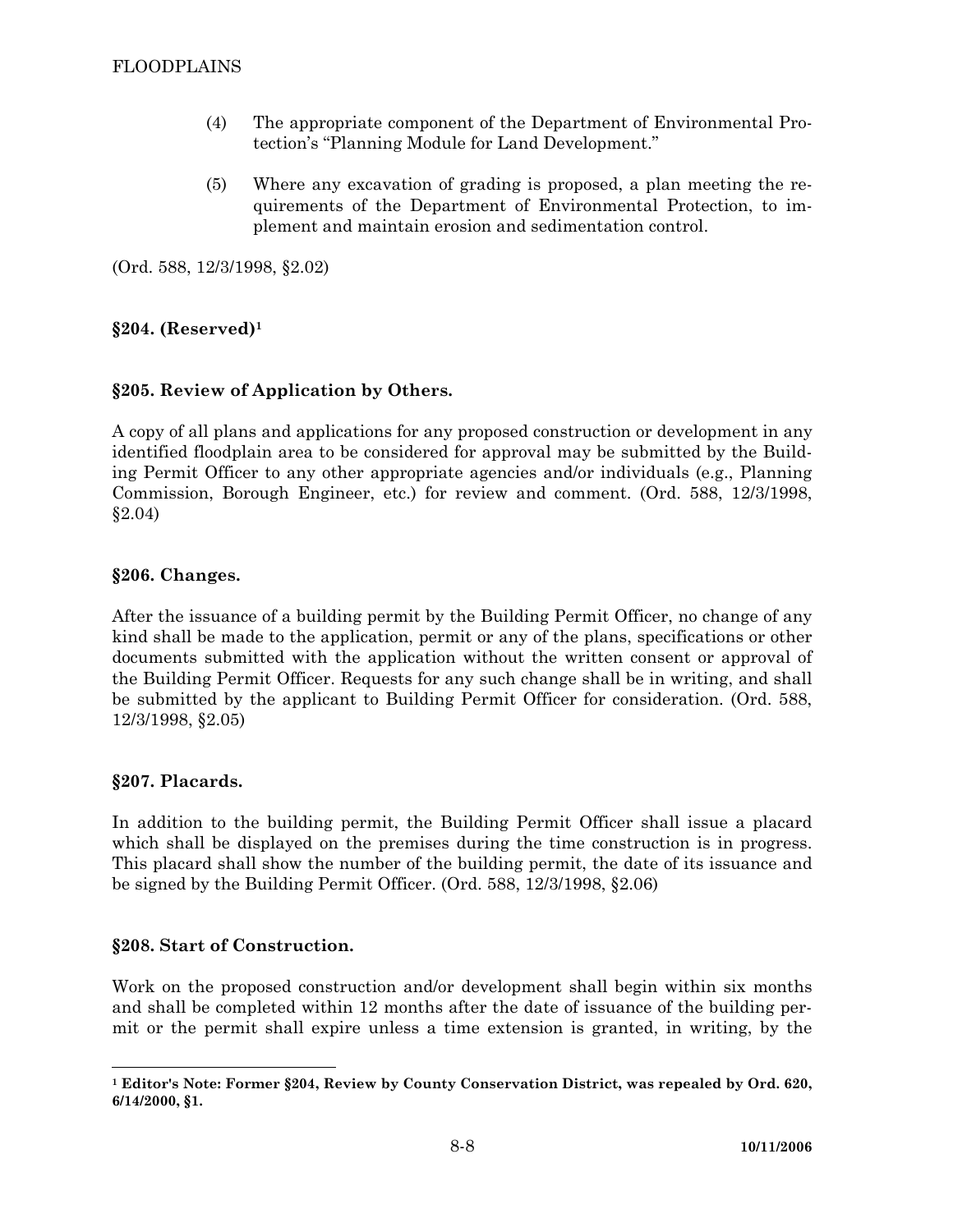Building Permit Officer. Construction and/or development shall be considered to have started with the preparation of land, land clearing, grading, filling, excavation of basement, footings, piers, or foundations, erection of temporary forms, the installation of piling under proposed subsurface footings, or the installation of sewer, gas and water pipes, or electrical or other service lines from the street. Time extensions shall be granted only if a written request is submitted by the applicant, which sets forth sufficient and reasonable cause for the Building Permit Officer to approve such a request. (Ord. 588, 12/3/1998, §2.07))

# **§209. Inspection and Revocation.**

- 1. During the construction period, the Building Permit Officer or other authorized official shall inspect the premises to determine that the work is progressing in compliance with the information provided on the permit application and with all applicable municipal laws and ordinances. He shall make as many inspections during and upon completion of the work as are necessary.
- 2. In the discharge of his duties, the Building Permit Officer shall have the authority to enter any building, structure, premises or development in the identified floodplain area, upon presentation of proper credentials, at any reasonable hour to enforce the provisions of this Chapter.
- 3. In the event the Building Permit Officer discovers that the work does not comply with the permit application or any applicable laws and ordinances, or that there has been a false statement or misrepresentation by any applicant, the Building Permit Officer shall revoke the building permit and report such fact to the Borough for whatever action it consider.
- 4. A record of all such inspections and violations of this Chapter shall be maintained.

(Ord. 588, 12/3/1998, §2.08))

# **§210. Enforcement.**

1. Notices. Whenever the Building Permit Officer or other authorized Borough representative determines that there are reasonable grounds to believe that there has been a violation of any provisions of this Chapter, or of any regulations adopted pursuant thereto, the Building Permit Officer shall give notice of such alleged violation as hereinafter provided. Such notice shall (A) be in writing; (B) include a statement of the reasons for its issuance; (C) allow a reasonable time not to exceed a period of 30 days for the performance of any act it requires; (D) be served upon the property owner or his agent as the case may require; provided, however, that such notice by any other method authorized or required by the laws of this State; (E) contain an outline of remedial action which, if taken, will effect compliance with the provisions of this Chapter.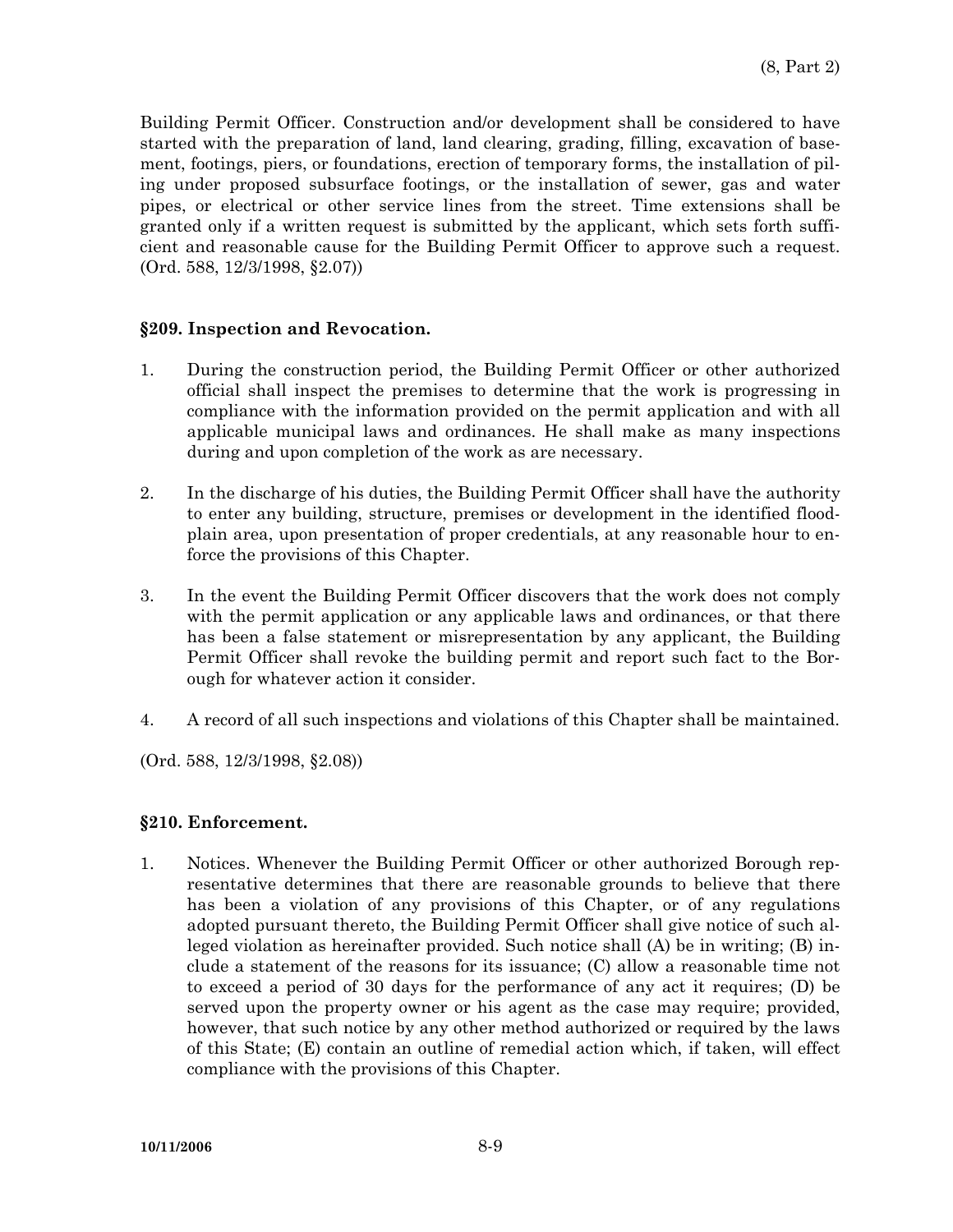# FLOODPLAINS

2. Penalties. Any person who fails to comply with any or all of the requirements or provisions of this Chapter or who fails or refuses to comply with any notice, order of direction of the Building Permit Officer or any other authorized employee of the Borough shall be guilty of an offense and, upon conviction, shall pay a fine to Borough of not less than \$25 nor more than \$300 plus costs of prosecution. In default of such payment, such person shall be imprisoned in county prison for a period not to exceed 10 days. Each day during which any violation of this Chapter continues shall constitute a separate offense. In addition to the above penalties all other actions are hereby reserved including an action in equity for the proper enforcement of this Chapter. The imposition of a fine or penalty for any violation of, or noncompliance with, this Chapter shall not excuse the violation or noncompliance or permit it to continue and all such persons shall be required to correct or remedy such violations and noncompliances within a reasonable time. Any development initiated or any structure or building constructed, reconstructed, enlarged, altered or relocated, in compliance with this Chapter may be declared by the Borough to be a public nuisance and abatable as such.

(Ord. 588, 12/3/1998, §2.09))

# **§211. Appeals.**

- 1. Any person aggrieved by any action or decision of the Building Permit Officer concerning the administration of the provisions of this Chapter, may appeal to the Borough. Such appeal must be filed, in writing, within 30 days after the decision or action of the Building Permit Officer.
- 2. Upon receipt of such appeal the Borough shall set a time and place, within not less than 10 nor more than 30 days, for the purpose of considering the appeal. Notice of the time and place at which the appeal will be considered shall be given to all parties.
- 3. Any person aggrieved by any decision of the Borough may seek relief therefrom by appeal to court, as provided by the laws of this Commonwealth including the Pennsylvania Floodplain Management Act.

(Ord. 588, 12/3/1998, §2.10)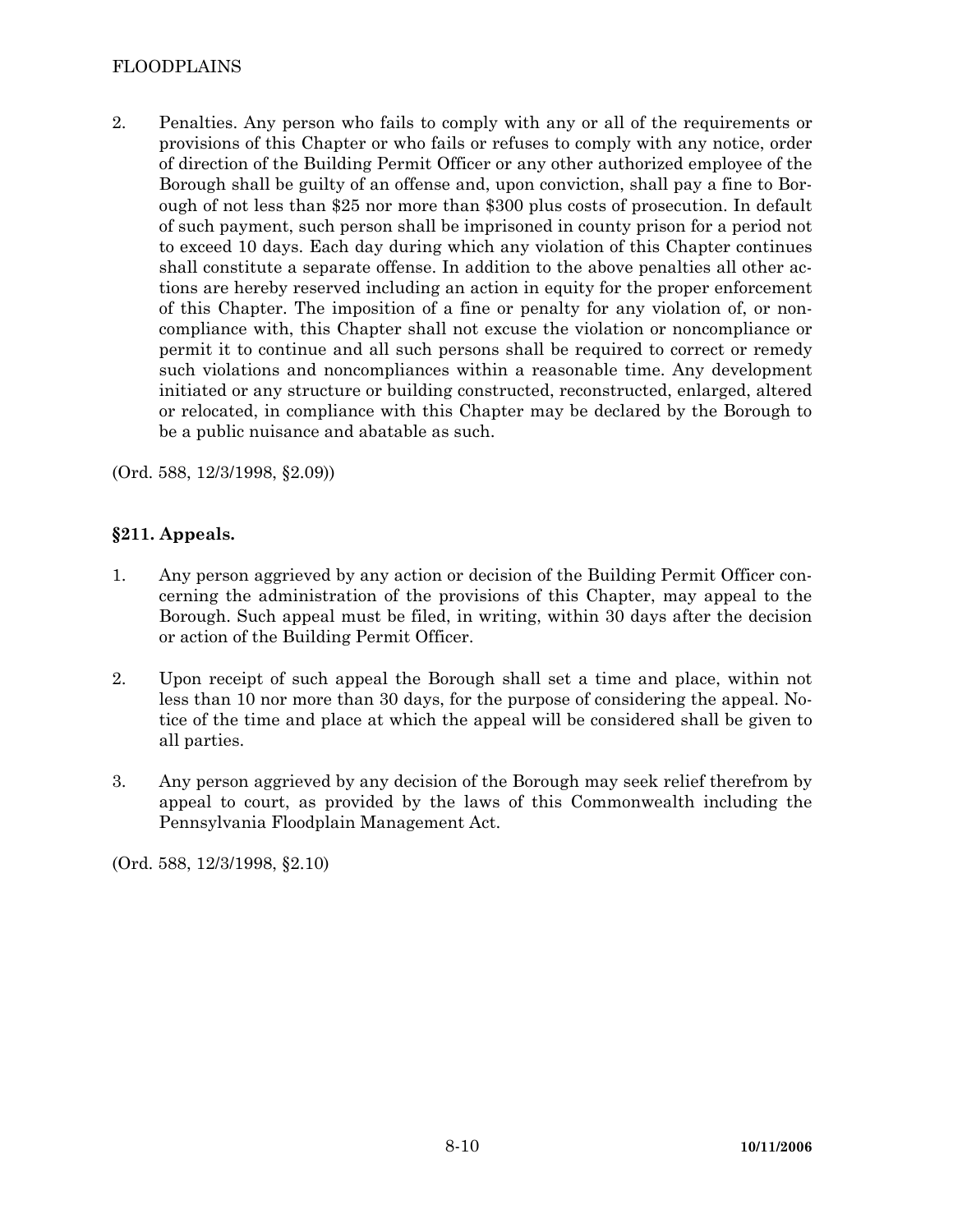# **Identification of Floodplain Areas**

### **§301. Identification.**

The identified floodplain area shall be those areas of Mohnton Borough which are subject to the one-hundred-year flood, as identified in the Flood Insurance Study (FIS) dated December 5, 1997, and the accompanying maps prepared for the Borough by the Federal Emergency Management Agency (FEMA), or the most recent revision thereof. (Ord. 588, 12/3/1998, §3.00)

### **§302. Description of Floodplain Areas.**

The identified floodplain area shall consist of the following specific areas:

- A. FW (Floodway Area). The areas identified as "Floodway in the AE Zone in the Flood Insurance Study prepared by the FEMA. The term shall also include floodway areas which have been identified in other available studies or sources of information for those floodplain areas where no floodway has been identified in the Flood Insurance Study.
- B. FF (Flood-Fringe Area). The remaining portions of the one-hundred-year floodplain ion those areas identified as an AE Zone in the Flood Insurance Study, where a floodway has been delineated. The basis for the outermost boundary of this area shall be the one-hundred-year flood elevations as shown in the flood profiles contained in the Flood Insurance Study.
- C. FE (Special Floodplain Area). The areas identified as Zone AE in the Flood Insurance Study, where one-hundred-year flood elevations have been provided, but no floodway has been delineated.
- D. FA (General Floodplain Area). The areas identified as Zone A in the FIS for which no one-hundred-year flood elevations have been provided. When available, information from other Federal, State and other acceptable sources shall be used to determine the one-hundred-year elevation, as well as a floodway area, if possible. When no other information is available, the one-hundred-year elevation shall be determined by using a point on the boundary of the identified floodplain area which is nearest the construction site in question. In lieu of the above, the Borough may require the applicant to determine the elevation with hydrologic and hydraulic engineering techniques. Hydrologic and hydraulic analyses shall be undertaken only by professional engineers or others of demonstrated qualifications, who shall certify that the technical methods used correctly reflect currently accepted technical concepts. Studies, analyses, computations, etc., shall be submitted in sufficient detail to allow a thorough technical review by the Borough.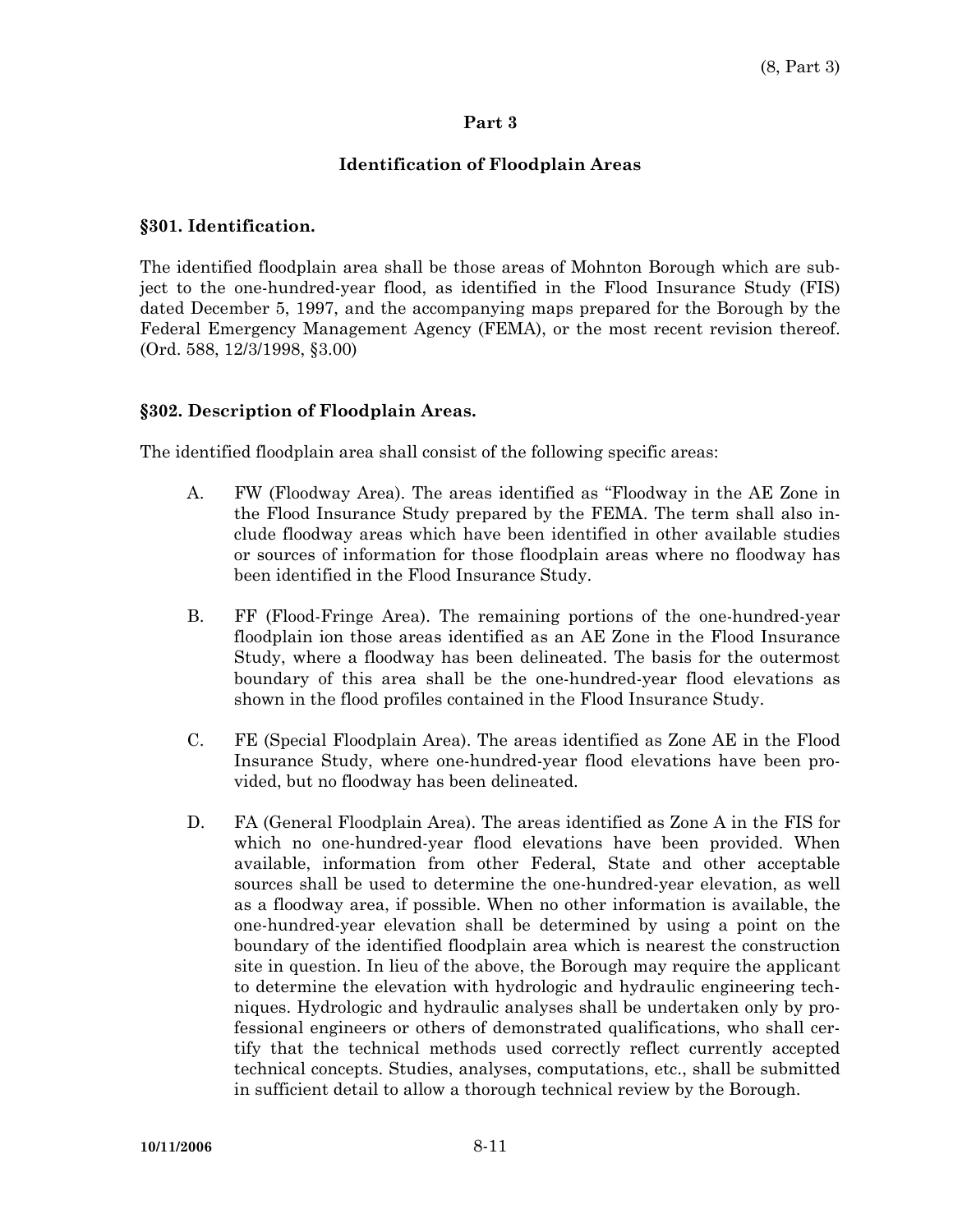(Ord. 588, 12/3/1998, §3.01)

# **§303. Changes in Identification of Area.**

The identified floodplain area may be revised or modified by the Borough where studies or information provided by a qualified agency or person documents the need for such revision. However, prior to any such change, approval must be obtained from the Federal Insurance Administration (FIA). (Ord. 588, 12/3/1998, §3.02)

# **§304. Boundary Disputes.**

Should a dispute concerning any identified floodplain boundary arise, an initial determination shall be made by the Borough Planning Commission and any party aggrieved by this decision may appeal to the Borough. The burden of proof shall be on the appellant. (Ord. 588, 12/3/1998, §3.03)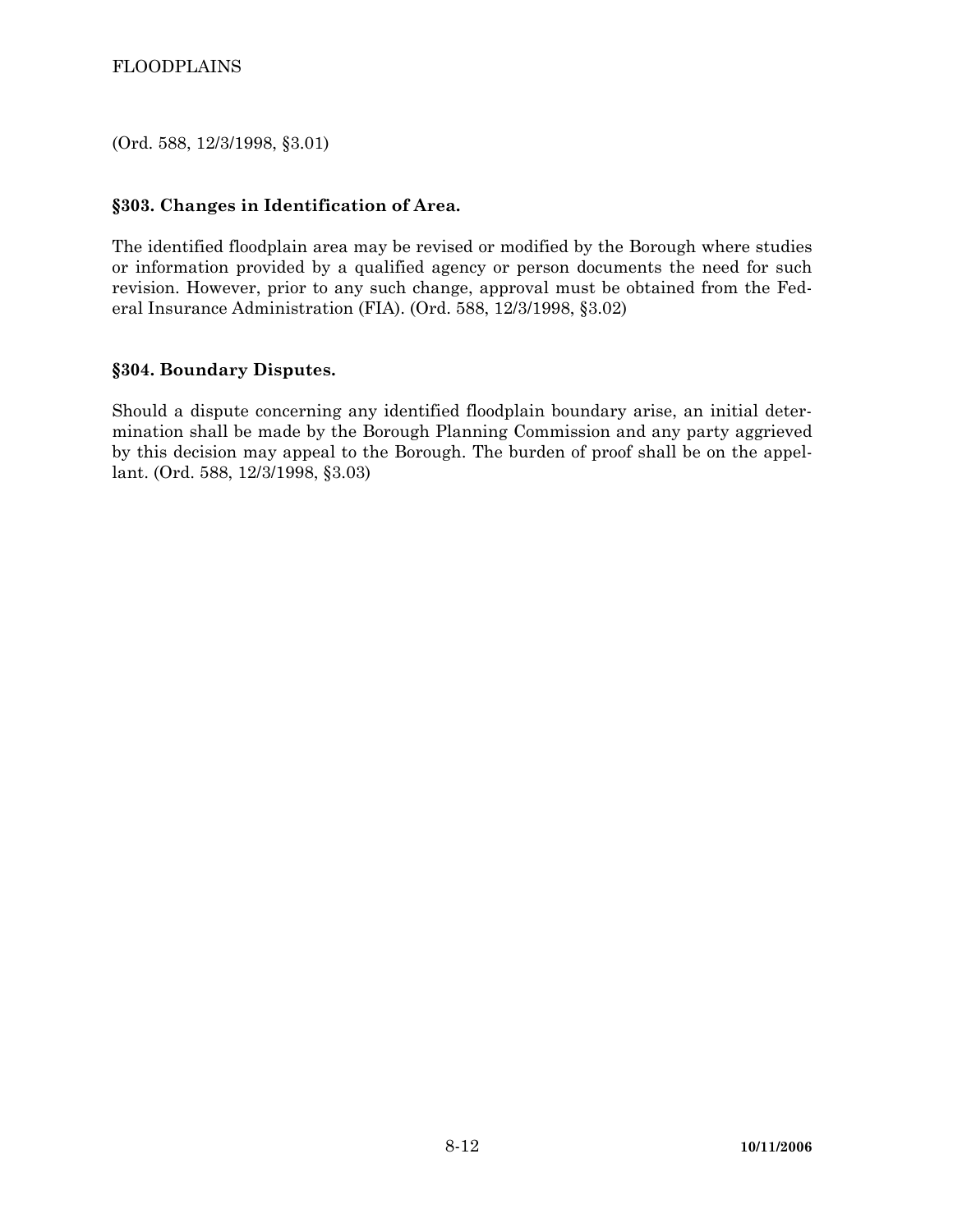# **Technical Provisions**

#### **§401. General.**

- 1. No encroachment, alteration or improvement of any kind shall be made to any watercourse until all adjacent municipalities which may be affected by such action have been notified by the Borough and until all required permits or approvals have been first obtained from the Department of Environmental Protection, Bureau of Dams, Waterways and Wetlands. In addition, the Federal Emergency Management Agency and Pennsylvania Department of Community and Economic Development, Bureau of Community Planning, shall be notified prior to any alteration or relocation of any watercourse.
- 2. Any new construction, development, uses or activities allowed within any identified floodplain area, shall be undertaken in strict compliance with the provisions contained in this Chapter and any other applicable codes, ordinances and regulations.

(Ord. 588, 12/3/1998, §4.00)

### **§402. Special Regulation for FW, FE and FA Areas.**

- 1. With any FW (Floodway Area), the following provisions apply:
	- A. Any new construction, development, use, activity or encroachment that would cause any increase in flood heights shall be prohibited.
	- B. No new construction or development shall be allowed, unless a permit is obtained from the Department of Environmental Protection, Bureau of Dams, Waterways and Wetlands.
- 2. Within any FE (Special Floodplain Area), no new construction or development shall be allowed unless it is demonstrated that the cumulative effect of the proposed development, when combined with all other existing and anticipated development, will not increase the elevation of the one-hundred-year flood more than one foot at any point.
- 3. Within any FE (Special Floodplain Area) or FA (General Floodplain Area), the following provisions apply:
	- A. No new construction or development shall be located within the area measured 50 feet landward from the top-of-bank of any watercourse, unless a permit is obtained from the Department of Environmental Protection, Bureau of Dams, Waterways and Wetlands.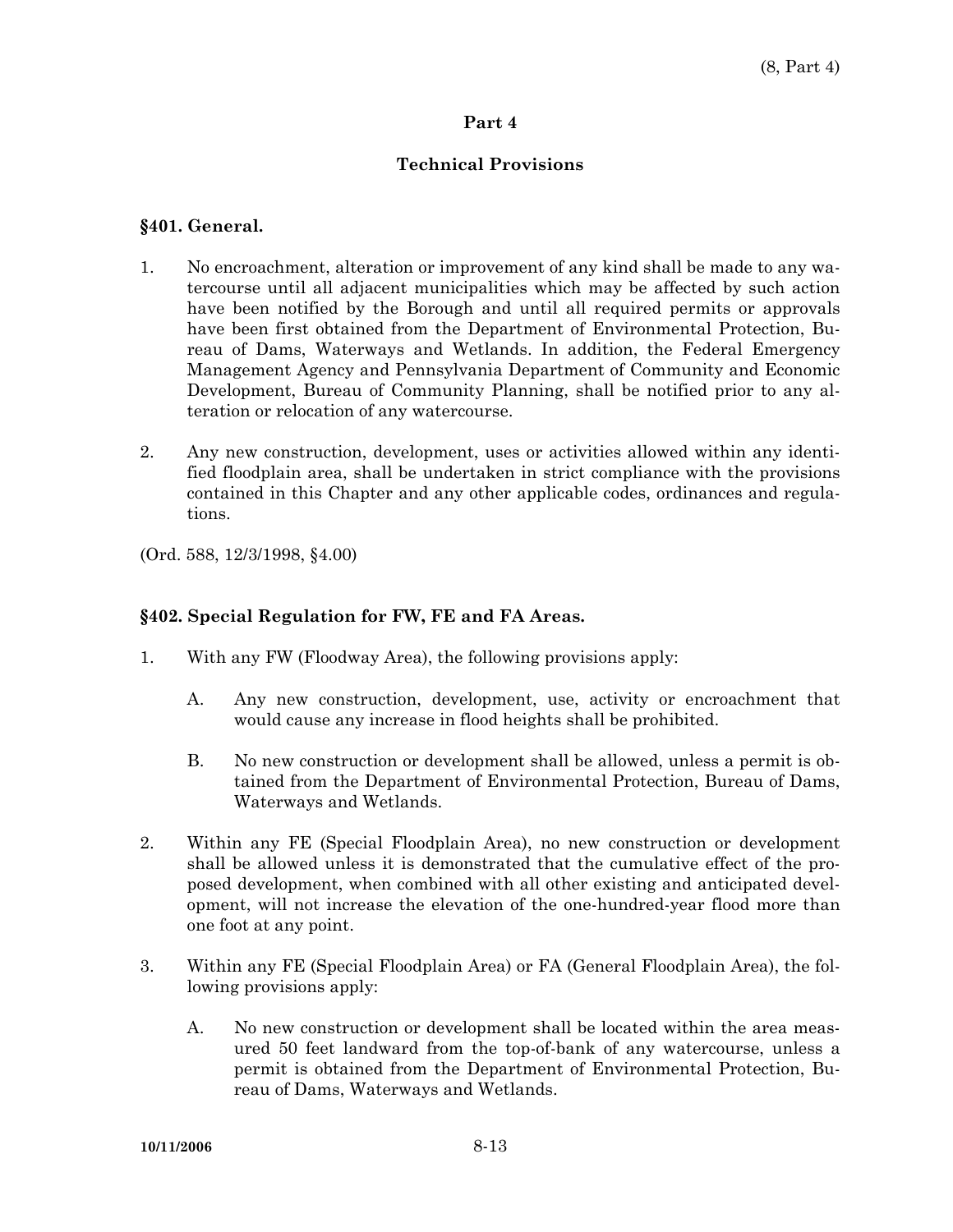B. Any new construction or development, which would cause any increase in flood heights shall be prohibited within any floodway area.

(Ord. 588, 12/3/1998, §4.01)

### **§403. Elevation and Floodproofing Requirements.**

- 1. Residential Structures. Within any identified floodplain area, any new construction or substantial improvement of a residential structure shall have the lowest floor (including basement) elevated up to 1 1/2 feet above the regulatory flood elevation.
- 2. Nonresidential Structures.
	- A. Within any identified floodplain area, any new construction or substantial improvement of a nonresidential structure shall have the lowest floor (including basement) elevated up to 1 1/2 feet above the regulatory flood elevation, or be designed and constructed so that the space enclosed by such structure shall remain either completely or essentially dry during any flood up to that height.
	- B. Any nonresidential structure, or part thereof, having a lowest floor which is not elevated to at least 1 1/2 feet above the one-hundred-year flood elevation, shall be floodproofed in a completely or essentially dry manner in accordance with the W1 or W2 space classification standards contained in the publication entitled "Flood-Proofing Regulations" published by the U.S. Army Corps of Engineers (June 1972, as amended March 1992) or with some other equivalent standard. All plans and specifications for such floodproofing shall be accompanied by a statement certified by a registered professional engineer or architect which states that the proposed design and methods of construction are in conformance with the above referenced standards.
- 3. Space Below the Lowest Floor.
	- A. Fully enclosed space below the lowest floor (including basement) is prohibited.
	- B. Partially enclosed space below the lowest floor (including basement) which will be used solely for the parking of a vehicle, building access or incidental storage in an area other than a basement, shall be designed and constructed to allow for the automatic entry and exit of floodwaters for the purpose of equalizing hydrostatic forces on exterior walls. The term "partially enclosed space" also includes crawl spaces. Designs for meeting this requirement must be certified by a registered professional engineer or architect or meet or exceed the following criteria: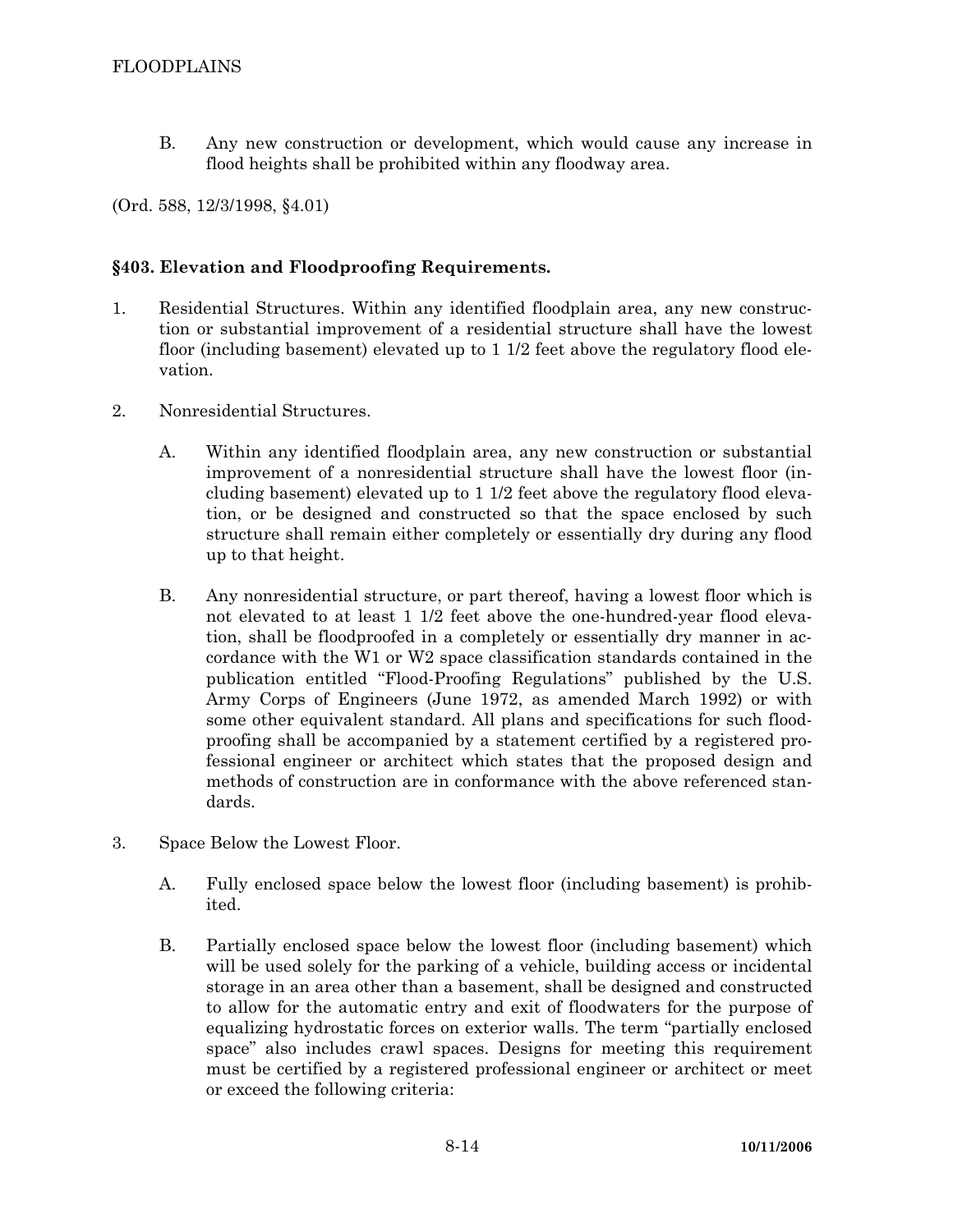- (1) A minimum of two openings having a net total area of not less than one square inch for every square foot of enclosed space.
- (2) The bottom of all openings shall be no higher than one foot above grade.
- (3) Openings may be equipped with screens, louvers, etc., or other coverings or devices provided that they permit the automatic entry and exit of floodwaters.
- 4. Accessory Structures. Structures accessory to a principal building need not be elevated or floodproofed to remain dry, but shall comply, at a minimum, with the following requirements:
	- A. The structure shall not be designed or used for human habitation, but shall be limited to the parking of vehicles, or to the storage of tools, material and equipment related to the principal use or activity.
	- B. Floor area shall not exceed 600 square feet.
	- C. The structure will have a low damage potential.
	- D. The structure will be located on the site so as to cause the least obstruction to the flow of floodwaters.
	- E. Power lines, wiring and outlets will be at least 1 1/2 feet above the onehundred-year flood elevation.
	- F. Permanently affixed utility equipment and appliances such as furnaces, heaters, washers, dryers, etc., are prohibited.
	- G. Sanitary facilities are prohibited.
	- H. The structure shall be adequately anchored to prevent flotation or movement and shall be designed to automatically provide for the entry and exit of floodwaters for the purpose of equalizing hydrostatic forces on the walls. Designs for meeting this requirement must either be certified by a registered professional engineer or architect, or meet or exceed the following minimum criteria:
		- (1) A minimum of two openings having a net total area of not less than one square inch for every square foot of enclosed space.
		- (2) The bottom of all openings shall be no higher than one foot above grade.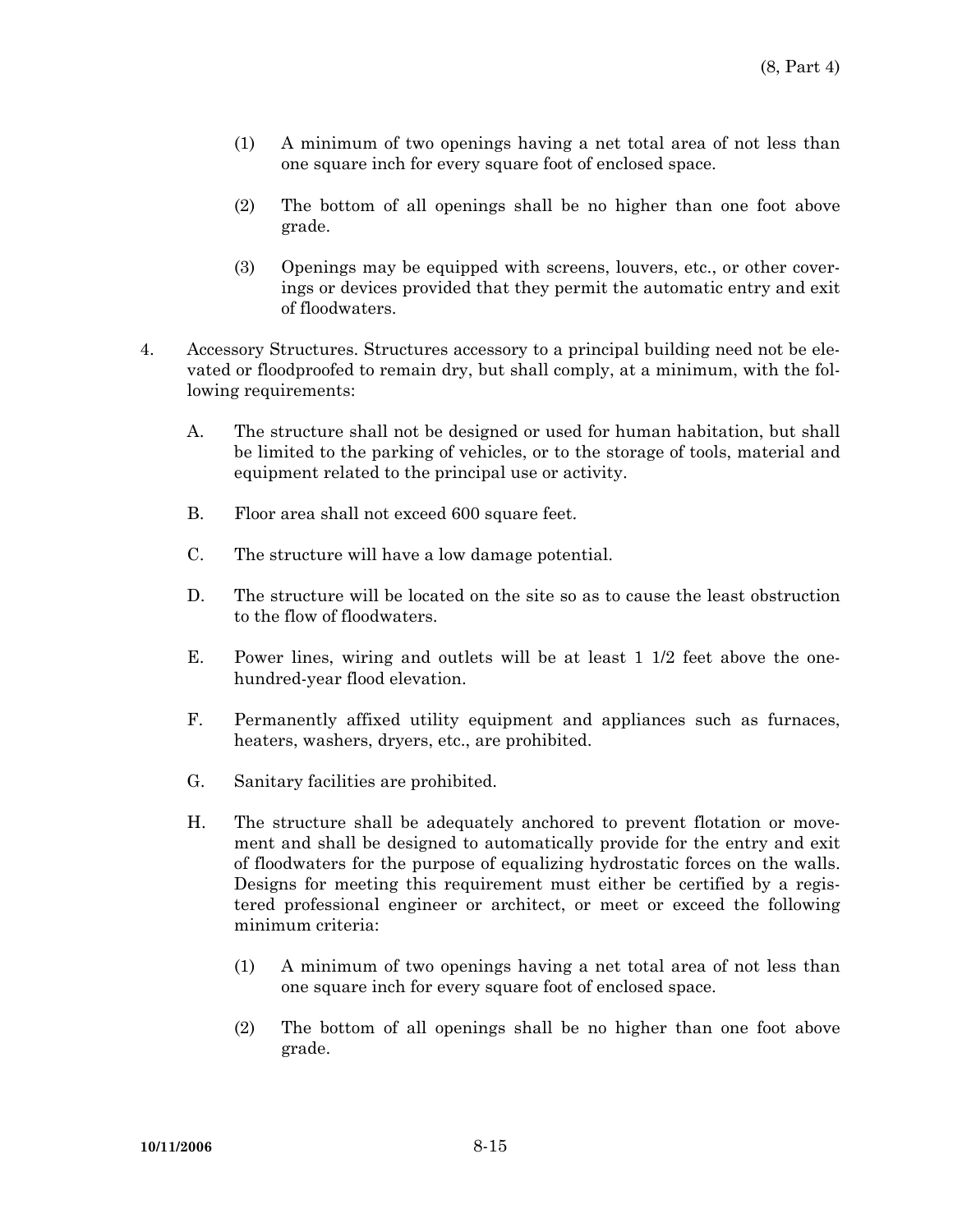(3) Openings may be equipped with screens, louvers, etc., or other coverings or devices; provided, that they permit the automatic entry and exit of floodwaters.

(Ord. 588, 12/3/1998, §4.02)

### **§404. Design and Construction Standards.**

The following minimum standards shall apply for all construction and development proposed within any identified floodplain area:

- A. Fill. If fill is used, it shall:
	- (1) Extend laterally at least 15 feet beyond the building line from all points.
	- (2) Consist of soil or small rock materials only sanitary landfills shall not be permitted.
	- (3) Be compacted to provide the necessary permeability and resistance to erosion, scouring or settling.
	- (4) Be no steeper than one vertical to two horizontal feet, unless substantiated data, justifying steeper slopes are submitted to, and approved by, the Building Permit Officer.
	- (5) Be used to the extent to which it does not adversely affect adjacent properties.
- B. Drainage Facilities. Storm drainage facilities shall be designed to convey the flow of storm water runoff in a safe and efficient manner. The system shall insure proper drainage along streets, and provide positive drainage away from buildings. The system shall also be designed to prevent the discharge of excess runoff onto adjacent properties.
- C. Water and Sanitary Sewer Facilities and Systems.
	- (1) All new or replacement water and sanitary sewer facilities and systems shall be located, designed and constructed to minimize or eliminate flood damages and the infiltration of flood waters.
	- (2) Sanitary sewer facilities and systems shall be designed to prevent the discharge of untreated sewage into flood waters.
	- (3) No part of any onsite sewage system shall be located within any identified floodplain area except in strict compliance with all State and local regulations for such systems. If any such system is permitted, it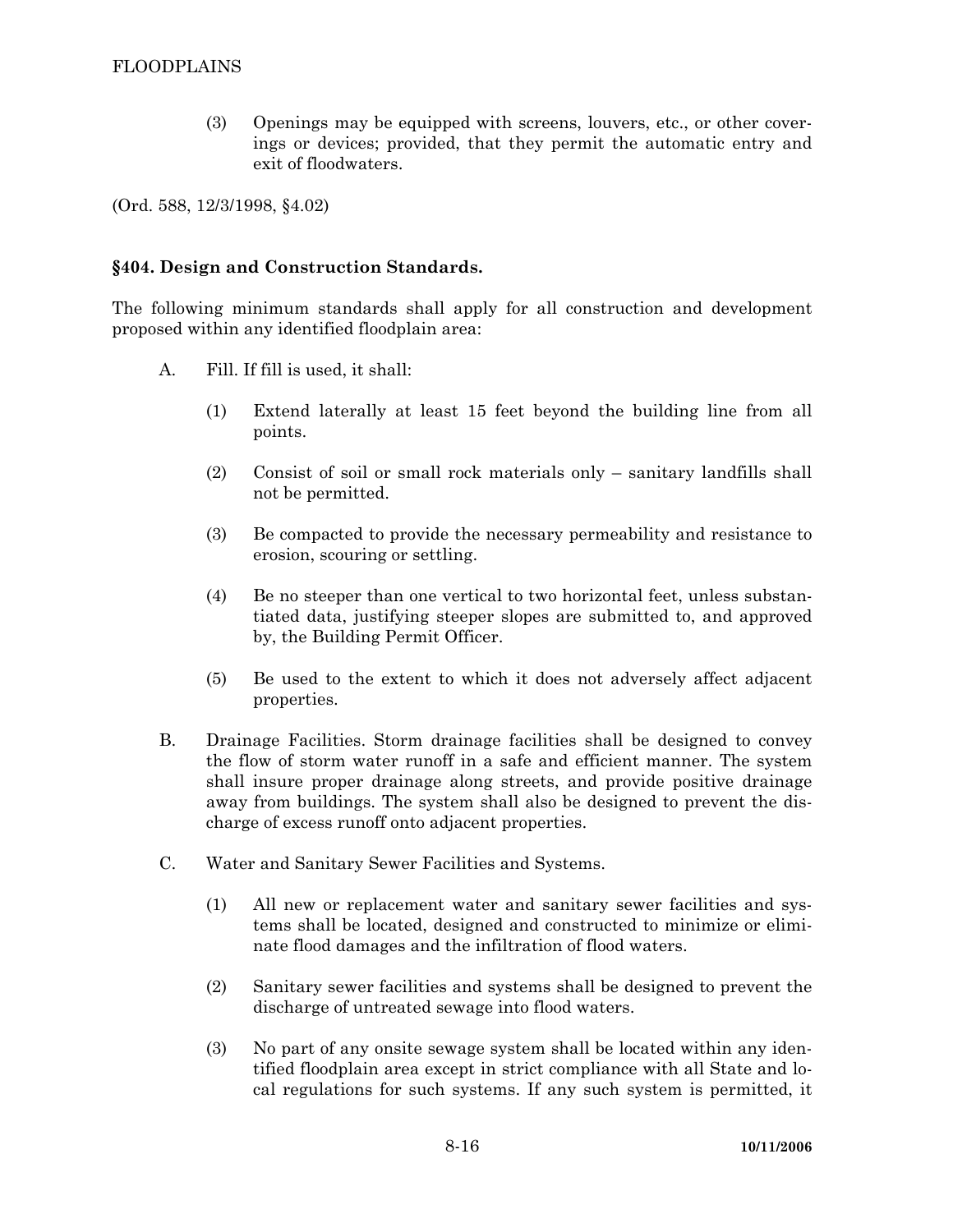shall be located so as to avoid impairment to it, or contamination from it, during a flood.

- D. Other Utilities. All other utilities such as gas lines, electrical and telephone systems shall be located, elevated (where possible) and constructed to minimize the chance of impairment during a flood.
- E. Streets. The finished elevation of all new streets shall be no more than one foot below the regulatory flood elevation.
- F. Storage. All materials that are buoyant, flammable, explosive or, in times of flooding, could be injurious to human, animal or plant life and not listed in §405, "Development Which May Endanger Human Life," shall be stored at or above the regulatory flood elevation and/or floodproofed to the maximum extent possible.
- G. Placement of Buildings and Structures. All buildings and structures shall be designed, located and constructed so as to offer the minimum obstruction to the flow of water and shall be designed to have a minimum effect upon the flow and height of flood water.
- H. Anchoring.
	- (1) All buildings and structures shall be firmly anchored in accordance with accepted engineering practices to prevent flotation, collapse or lateral movement.
	- (2) All air ducts, large pipes, storage tanks and other similar objects or components located below the regulatory flood elevation shall be securely anchored or affixed to prevent flotation.
- I. Floors, Walls and Ceilings.
	- (1) Wood flooring used at or below the regulatory flood elevation shall be installed to accommodate a lateral expansion of the flooring, perpendicular to the flooring grain without causing structural damage to the building.
	- (2) Plywood used at or below the regulatory flood elevation shall be of a "marine" or "water-resistant" variety.
	- (3) Walls and ceilings at or below the regulatory flood elevation shall be designed and constructed of materials that are "water-resistant" and will withstand inundation.
	- (4) Windows, doors and other components at or below the regulatory flood elevation shall be made of metal or other "water-resistant" material.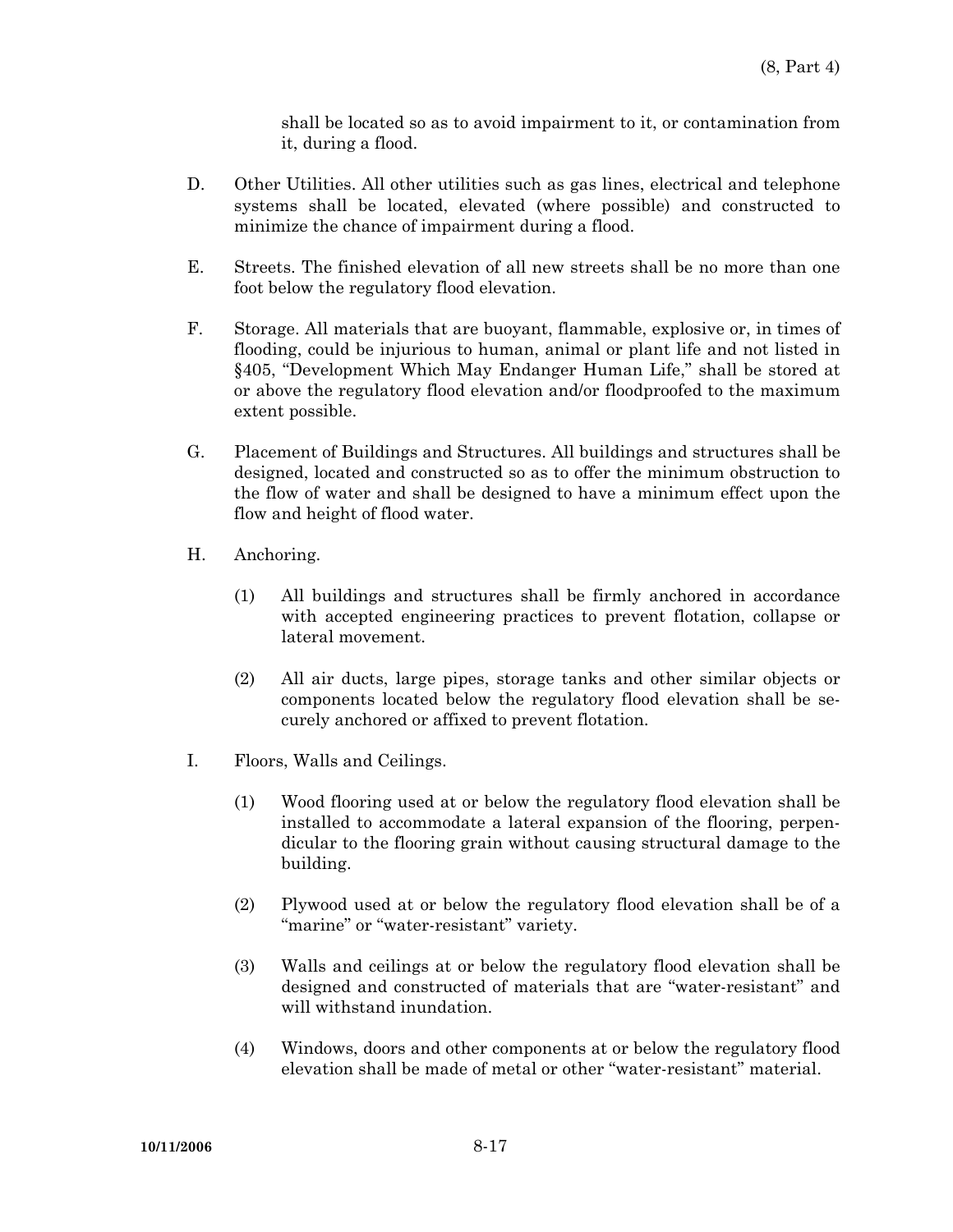- J. Paints and Adhesives.
	- (1) Paints and other finishes used at or below the Regulatory Flood Elevation shall be of "marine" or water-resistant" quality.
	- (2) Adhesives used at or below the regulatory flood elevation shall be of a "marine" or "water-resistant" variety.
	- (3) All wooden components (doors, trim, cabinets, etc.) shall be finished with a "marine" or "water-resistant" paint or other finishing material.
- K. Electrical Components.
	- (1) Electrical distribution panels shall be at least three feet above the one-hundred-year flood elevation.
	- (2) Separate electrical circuits shall serve lower levels and shall be dropped from above.
- L. Equipment. Water heaters, furnaces, air conditioning and ventilating units, and other electrical, mechanical or utility equipment or apparatus shall not be located below the regulatory flood elevation.
- M. Fuel Supply Systems. All gas and oil supply systems shall be designed to prevent the infiltration of flood waters into the system and discharges from the system into flood waters. Additional provisions shall be made for the drainage of these systems in the event that flood water infiltration occurs.

(Ord. 588, 12/3/1998, §4.03)

# **§405. Development Which May Endanger Human Life.**

- 1. In accordance with the Pennsylvania Floodplain Management Act, and the regulations adopted by the Department of Community Affairs as required by the Act, any new or substantially improved structure which:
	- A. Will be used for the production or storage of any of the following dangerous materials or substances; or,
	- B. Will be used for any activity requiring the maintenance of a supply of more than 550 gallons, or other comparable volume, of any of the following dangerous materials or substances on the premises; or,
	- C. Will involve the production, storage or use of any amount of radioactive substances;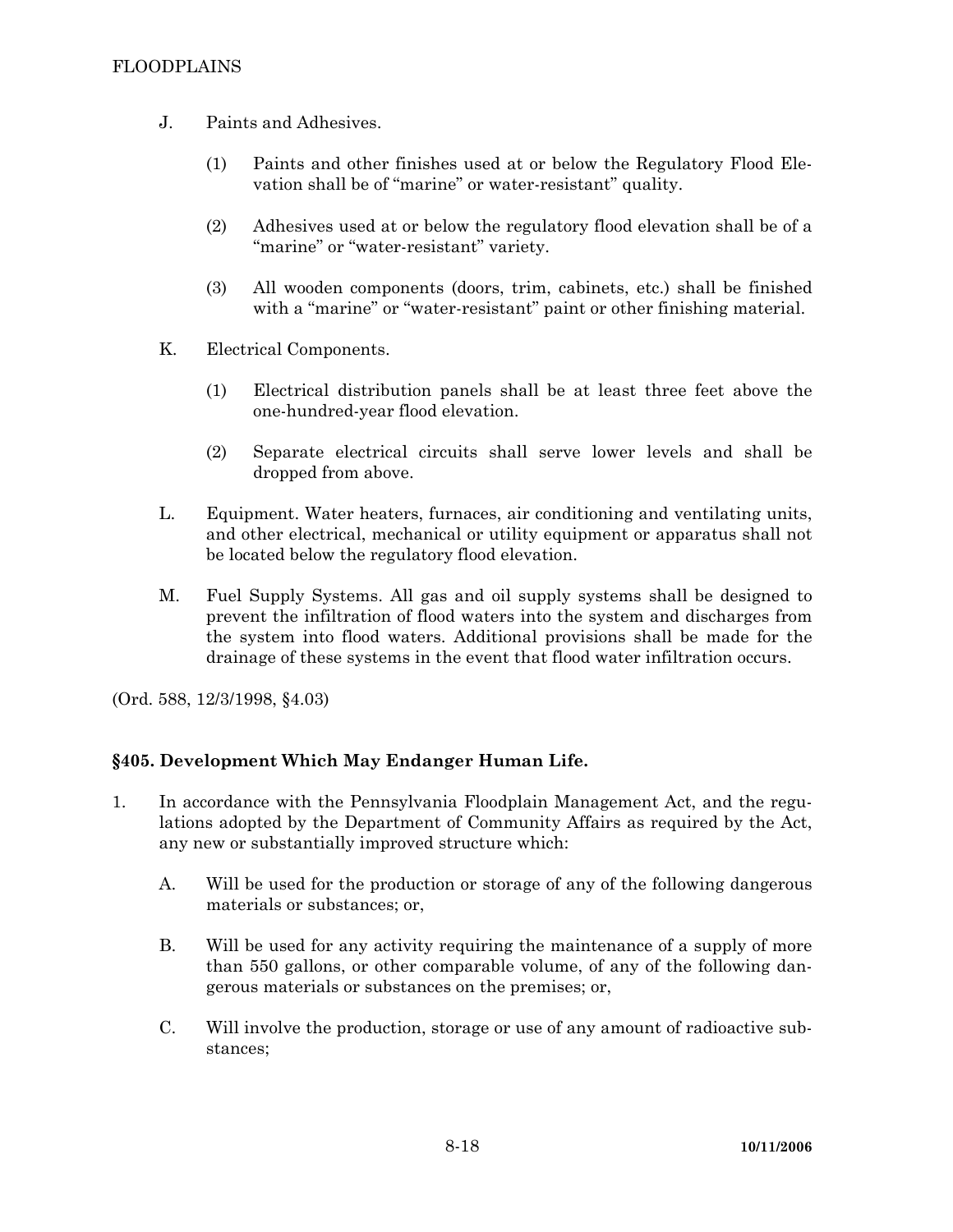shall be subject to the provisions of this Section, in addition to all other applicable provisions. The following list of materials and substances are considered dangerous to human life:

- (1) Acetone.
- (2) Ammonia.
- (3) Benzene.
- (4) Calcium carbide.
- (5) Carbon disulfide.
- (6) Celluloid.
- (7) Chlorine.
- (8) Hydrochloric acid.
- (9) Hydrocyanic acid.
- (10) Magnesium.
- (11) Nitric acid and oxides of nitrogen.
- (12) Petroleum products (gasoline, fuel oil, etc.).
- (13) Phosphorus.
- (14) Potassium.
- (15) Sodium.
- (16) Sulphur and sulphur products.
- (17) Pesticides (including insecticides, fungicides and rodenticides).
- (18) Radioactive substances, insofar as such substances are not otherwise regulated.
- 2. Within any FW (Floodway Area), any structure of the kind described in subsection (1), above, shall be prohibited.
- 3. Within any FE (Special Floodplain Area) or FA (General Floodplain Area), any new or substantially improved structure of the kind described in subsection (1), above, shall be prohibited within the area measured 50 feet landward from the top-of-bank of any watercourse.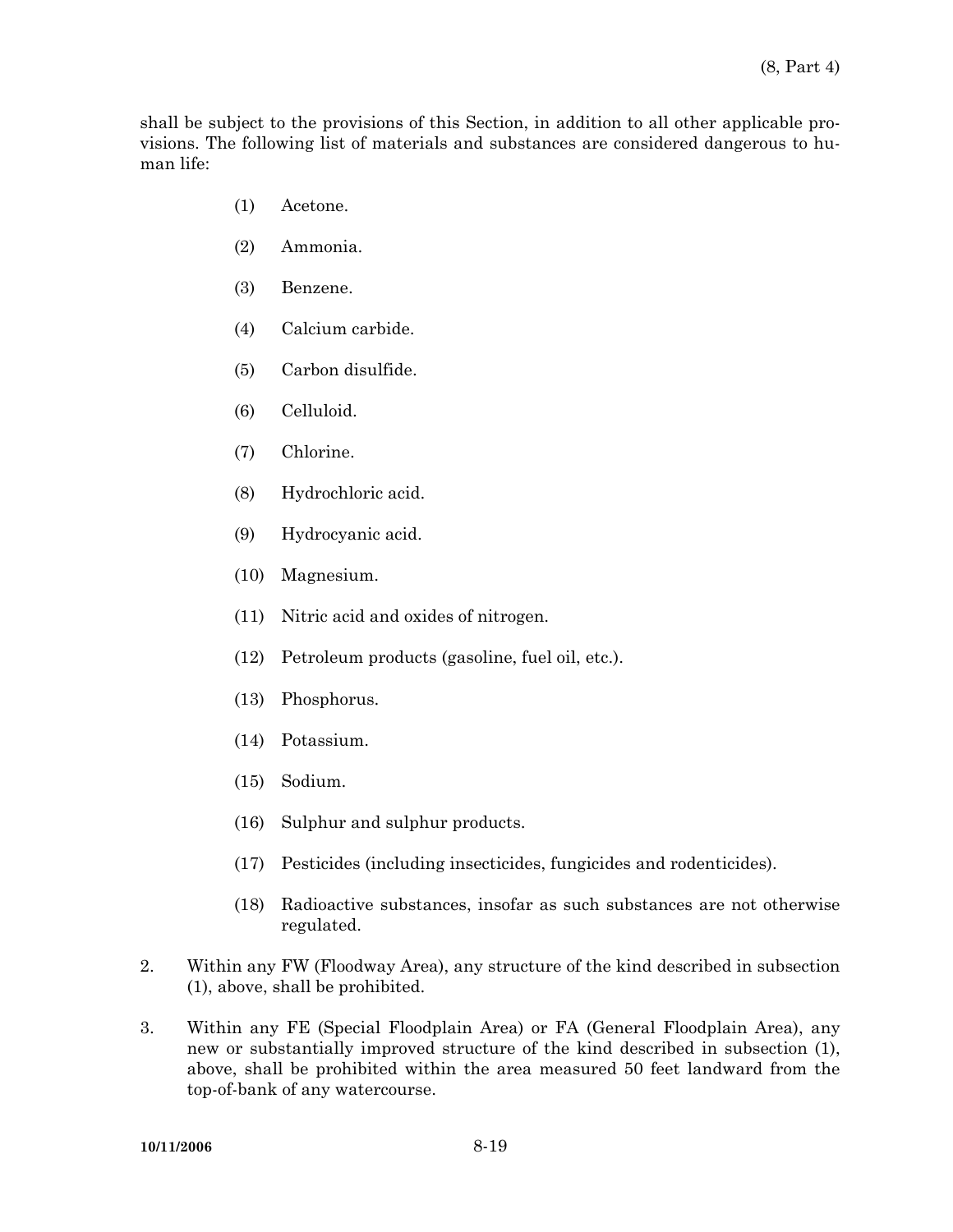- 4. Where permitted within any floodplain area, any new or substantially improved structure of the kind described in subsection (1), above, shall be:
	- A. Elevated or designed and constructed to remain completely dry up to at least 1 1/2 feet above the one-hundred-year flood.
	- B. Designed to prevent pollution from the structure or activity during the course of a one-hundred-year flood.
- 5. Any such structure, or part thereof, that will be built below the regulatory flood elevation shall be designed and constructed in accordance with the standards for completely dry floodproofing contained in the publication "Flood-proofing Regulations" (U.S. Army Corps of Engineers, June 1972 as amended March 1992), or with some other equivalent watertight standard.

(Ord. 588, 12/3/1998, §4.04)

# **§406. Special Requirements for Manufactured Homes.**

- 1. Within any FW (Floodway Area), manufactured homes shall be prohibited.
- 2. Within any FA (General Floodplain Area) or FE (Special Floodplain Area), manufactured homes shall be prohibited within the area measured 50 feet from the topof-bank of any watercourse.
- 3. Where permitted within any floodplain area, all manufactured homes, including those which have incurred "substantial damage" as a result of flood, and any improvements thereto shall be:
	- A. Placed on a permanent foundation.
	- B. Elevated so that the lowest floor of the manufactured home is 1 1/2 feet or more above the elevation of the one-hundred-year flood.
	- C. Anchored to resist flotation, collapse or lateral movement.

(Ord. 588, 12/3/1998, §4.05)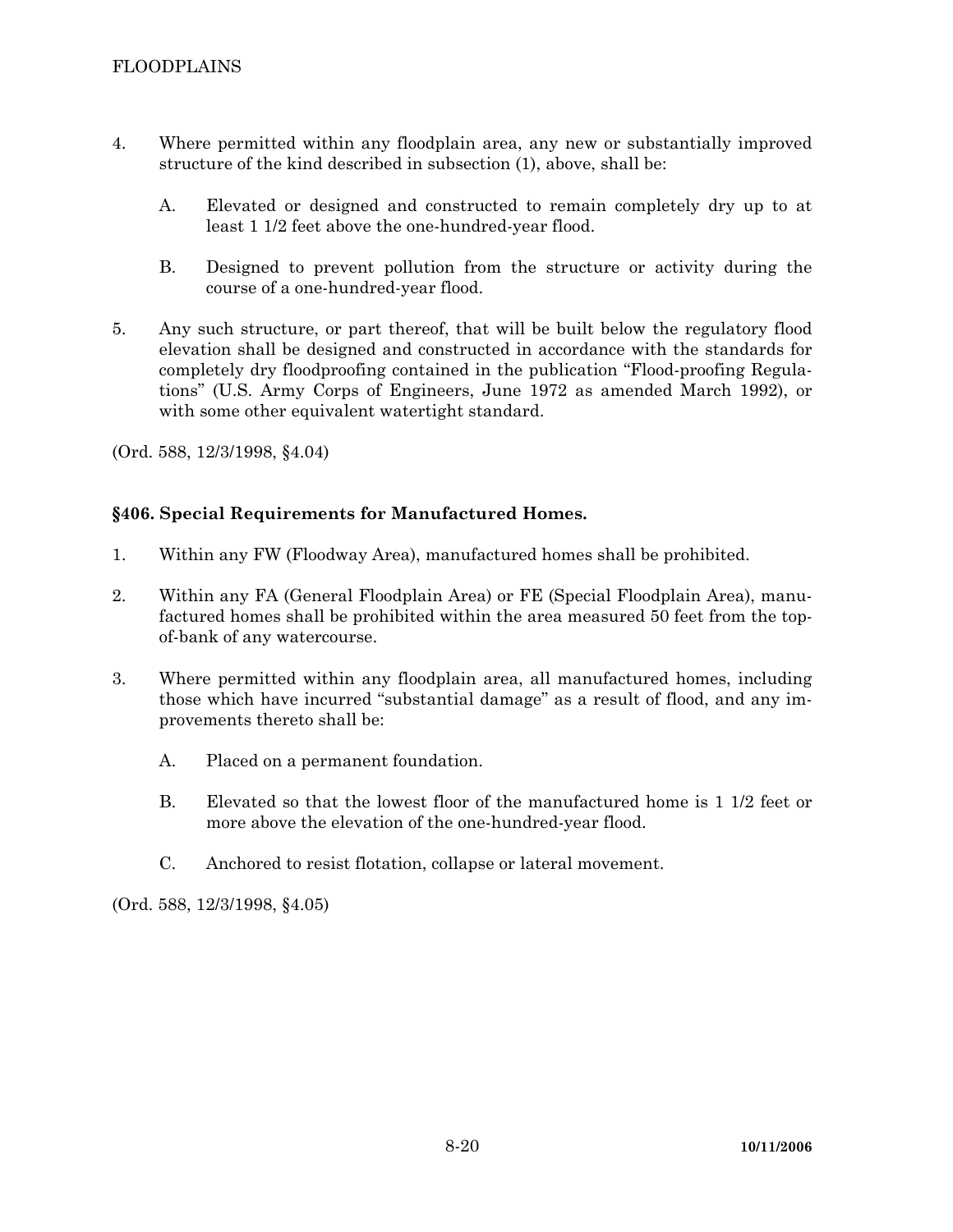# **Activities Requiring Special Permits**

### **§501. General.**

In accordance with the administrative regulations promulgated by the Department of Community Affairs to implement the Pennsylvania Floodplain Management Act, the following activities shall be prohibited within any identified floodplain area unless a special permit has been issued by the Borough:

- A. The commencement of any of the following activities; or the construction, enlargement, or expansion of any structures used, or intended to be used, for any of the following activities:
	- (1) Hospitals.
	- (2) Nursing homes.
	- (3) Jails or prisons.
- B. The commencement of, or any construction of, a new manufactured home park or manufactured home subdivision or substantial improvement to an existing manufactured home park or manufactured home subdivision.

(Ord. 588, 12/3/1998, §5.00)

# **§502. Application Requirements for Special Permits.**

Applicants for special permits shall provide five copies of the following items:

- A. A written request including a completed building permit application form.
- B. A small scale map showing the vicinity in which the proposed site is located.
- C. A plan of entire site, clearly and legibly drawn at a scale of one inch being equal to 100 feet or less, showing the following:
	- (1) North arrow, scale and date.
	- (2) Topography based upon the National Geodetic Vertical Datum of 1929, showing existing and proposed contours at intervals of two feet.
	- (3) All property and lot lines including dimensions, and the size of the site express in acres or square feet.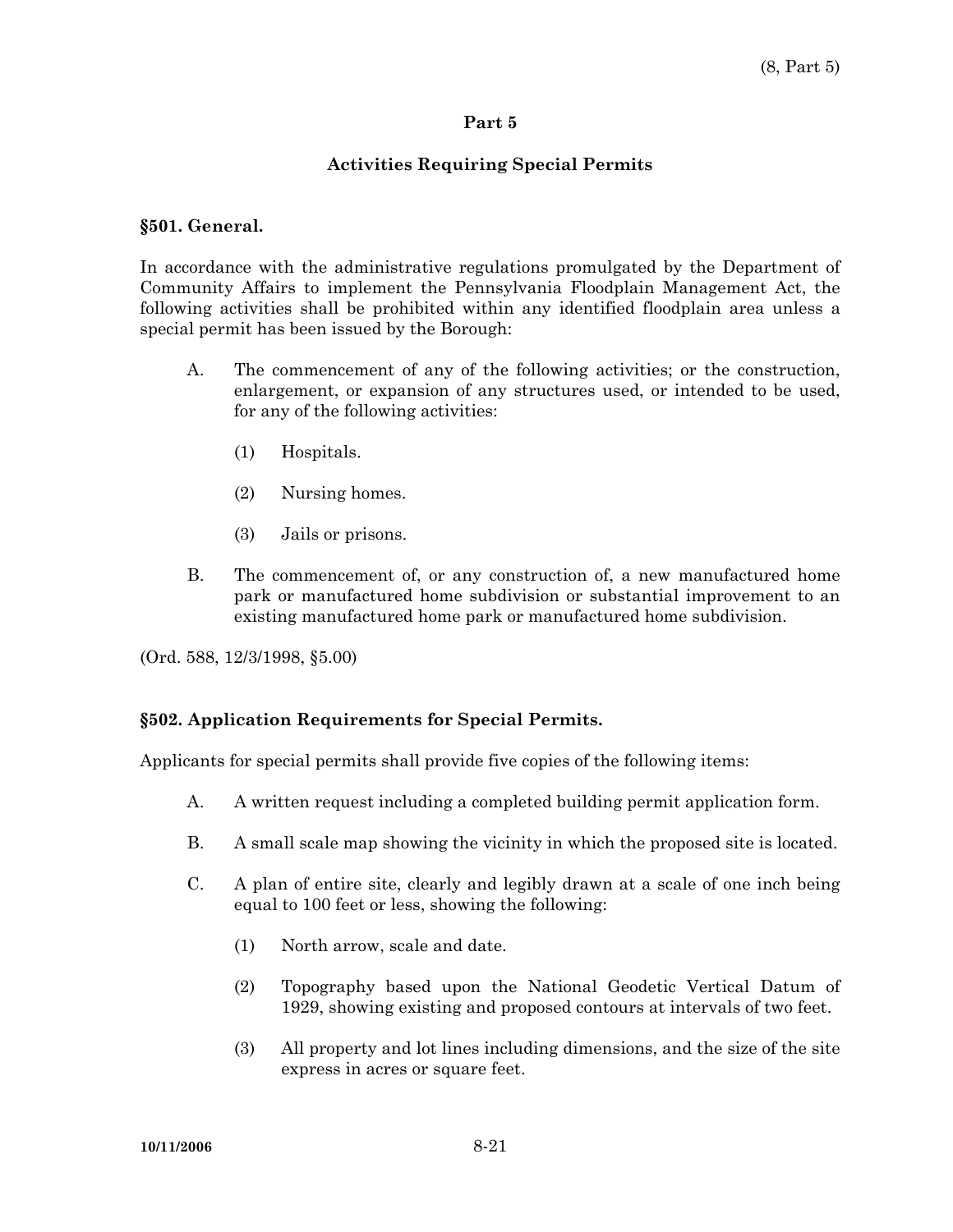- (4) The location of all existing streets, drives, other accessways and parking areas, with information concerning widths, pavement types and construction and elevations.
- (5) The location of any existing bodies of water or watercourses, buildings, structures and other public or private facilities, including railroad tracks and facilities and any other natural and manmade features affecting, or affected by, the proposed activity or development.
- (6) The location of the floodplain boundary line, information and spot elevations concerning the one-hundred-year flood elevations and information concerning the flow of water including direction and velocities.
- (7) The location of all proposed buildings, structures, utilities and any other improvements.
- (8) Any other information which the Borough considers necessary for adequate review of the application.
- D. Plans of all proposed buildings, structures and other improvements, clearly and legibly drawn at suitable scale showing the following:
	- (1) Sufficiently detailed architectural or engineering drawings, including floor plans, sections and exterior building elevations, as appropriate.
	- (2) For any proposed building, the elevation of the lowest floor (including basement) and, as required, the elevation of any other floor.
	- (3) Complete information concerning flood depths, pressures, velocities, impact and uplift forces and any other factors associated with the onehundred-year flood.
	- (4) Detailed information concerning any proposed floodproofing measures.
	- (5) Cross section drawings for all proposed streets, drives, other accessways and parking areas, showing all right-of-way and pavement widths.
	- (6) Profile drawings for all proposed streets, drives and vehicular accessways including existing and proposed grades.
	- (7) Plans and profiles of all proposed sanitary and storm sewer systems, water supply systems and any other utilities and facilities.
- E. The following data and documentation: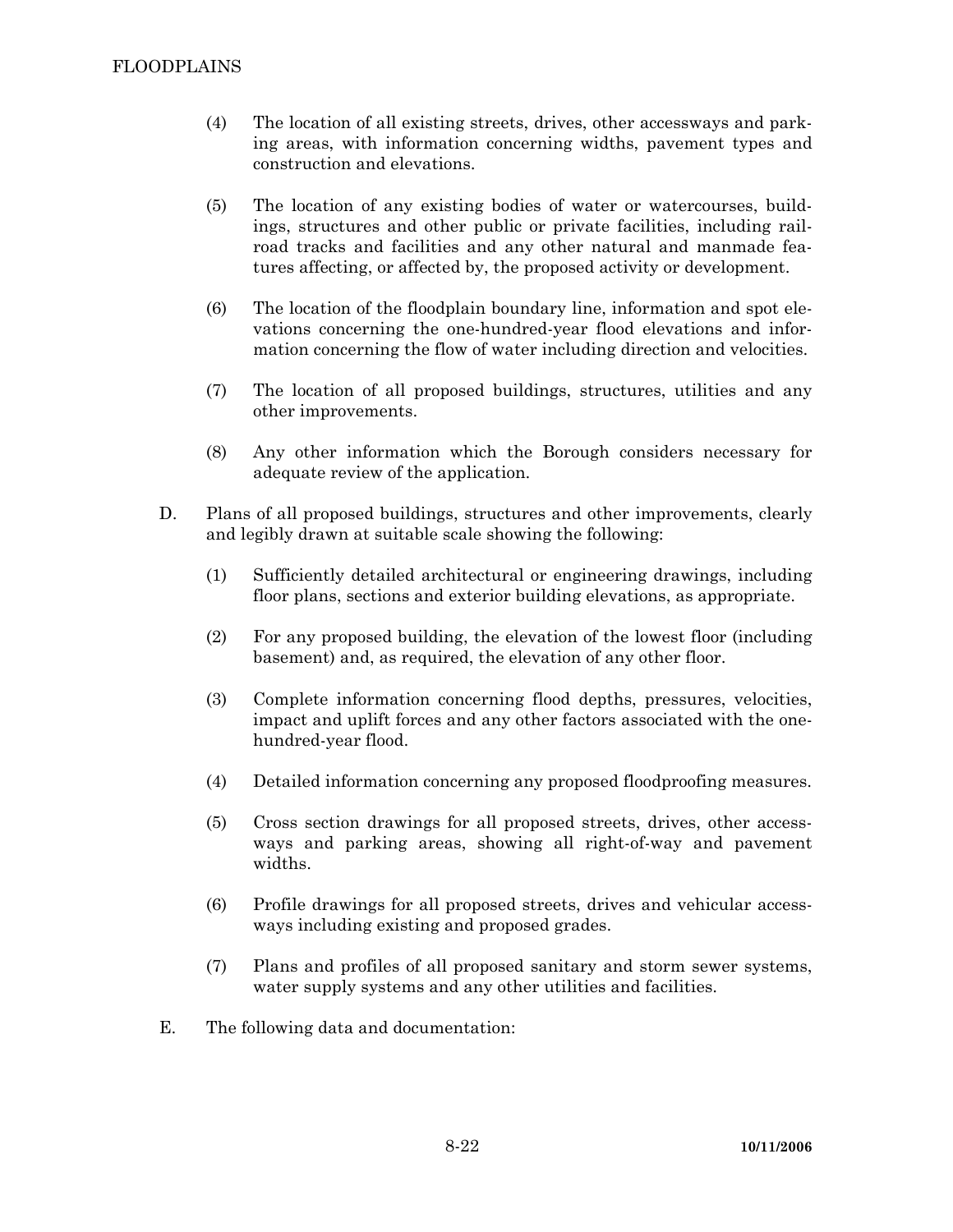- (1) Certification from the applicant that the site upon which the activity or development is proposed is an existing separate and single parcel, owned by the applicant or the client he represents.
- (2) Certification from a registered professional engineer, architect, or landscape architect that the proposed construction has been adequately designed to protect against damage from the one-hundredyear flood.
- (3) A statement, certified by a registered professional engineer, architect, landscape architect or other qualified person which contains a complete and accurate description of the nature and extent of pollution that might possibly occur from the development during the course of a one-hundred-year flood, including a statement concerning the effects such pollution may have on human life.
- (4) A statement certified by a registered professional engineer, architect or landscape architect, which contains a complete and accurate description of the effects the proposed development will have on onehundred-year flood elevations and flows.
- (5) A statement, certified by a registered professional engineer, architect or landscape architect, which contains a complete and accurate description of the kinds and amounts of any loose buoyant materials or debris that may possibly exist or be located on the site below the onehundred-year flood elevation and the effects such materials and debris may have on one-hundred-year flood elevations and flows.
- (6) The appropriate component of the Department of Environmental Protection's "Planning Module for Land Development."
- (7) Where any excavation or grading is proposed, a plan meeting the requirements of the Department of Environmental Protection to implement and maintain erosion and sedimentation control.
- (8) Any other applicable permits such as, but not limited to, a permit for any activity regulated by the Department of Environmental Protection under §302 of Act 1978-166.
- (9) An evacuation plan which fully explains the manner in which the site will be safely evacuated before or during the course of a one-hundredyear flood.

(Ord. 588, 12/3/1998, §5.01)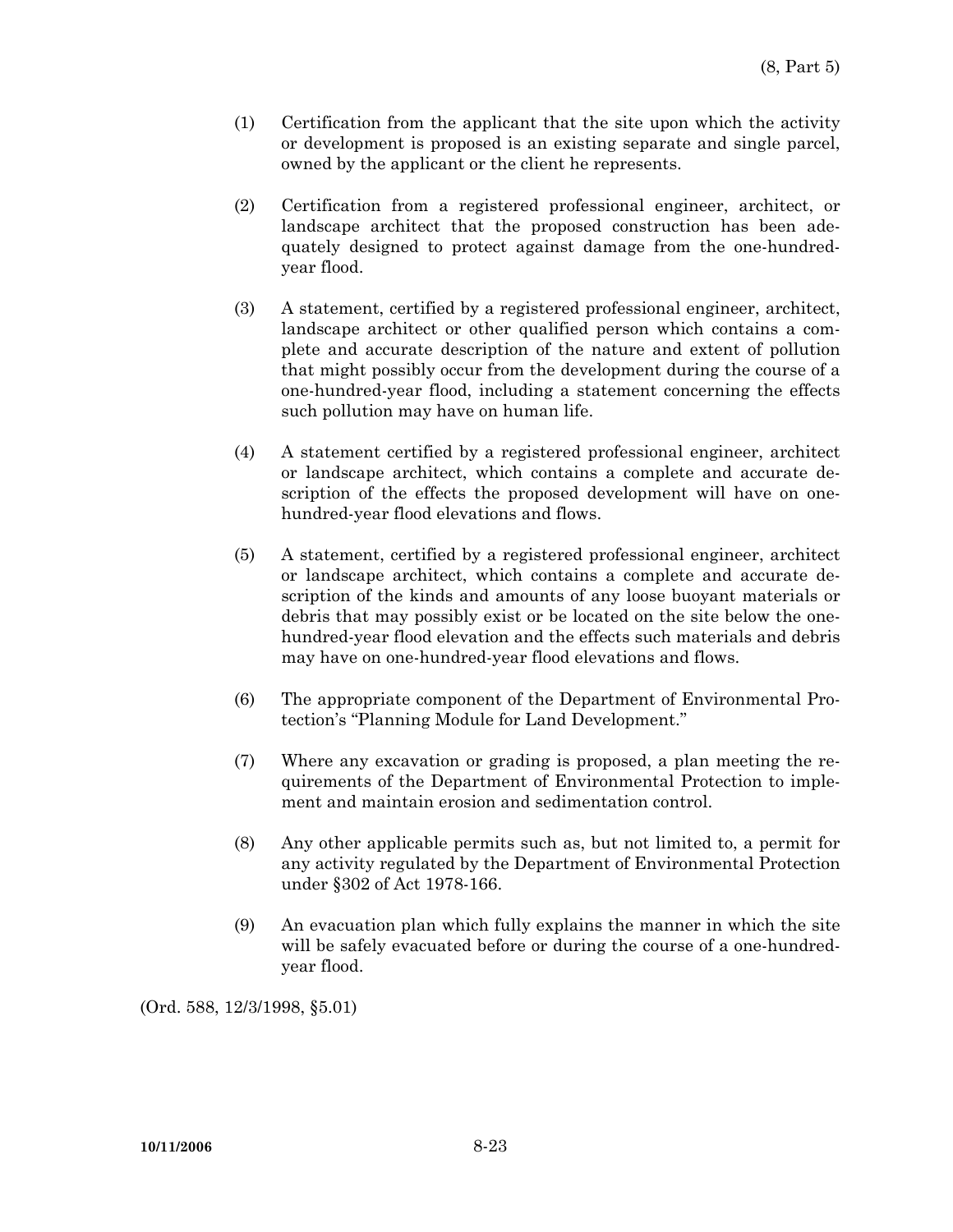# **§503. Application Review Procedures.**

Upon receipt of an application for a special permit by the Borough the following procedures shall apply in addition to those of Part 2:

- A. Within three working days following receipt of the application, a complete copy of the application and all accompanying documentation shall be forwarded to the County Planning Commission by registered or certified mail for its review and recommendations. Copies of the application shall also be forwarded to the Borough Planning Commission and Borough Engineer for review and comment.
- B. If an application is received that is incomplete, the Borough shall notify the applicant in writing, stating in what respect the application is deficient.
- C. If the Borough decides to disapprove an application, it shall notify the applicant, in writing, of the reasons for the disapproval.
- D. If the Borough approves an application, it shall file written notification, together with the application and all pertinent information, with the Department of Community Affairs, by registered or certified mail, within five working days after the date of approval.
- E. Before issuing the special permit, the Borough shall allow the Department of Community Affairs 30 days, after receipt of the notification by the Department, to review the application and decision made by the Borough.
- F. If the Borough does not receive any communication from the Department of Community Affairs during the thirty-day review period, it may issue a special permit to the applicant.
- G. If the Department of Community Affairs should decide to disapprove an application, it shall notify the Borough and the applicant, in writing, of the reasons for disapproval, and the Borough shall not issue the special permit.

(Ord. 588, 12/3/1998, §5.02)

# **§504. Special Technical Requirements.**

1. In addition to the requirements of Part 4 of this Chapter, the following minimum requirements shall also apply to any proposed development requiring a special permit. If there is any conflict between any of the following requirements and those in Part 4 of this Chapter or in any other code, ordinance or regulation, the more restrictive provision shall apply.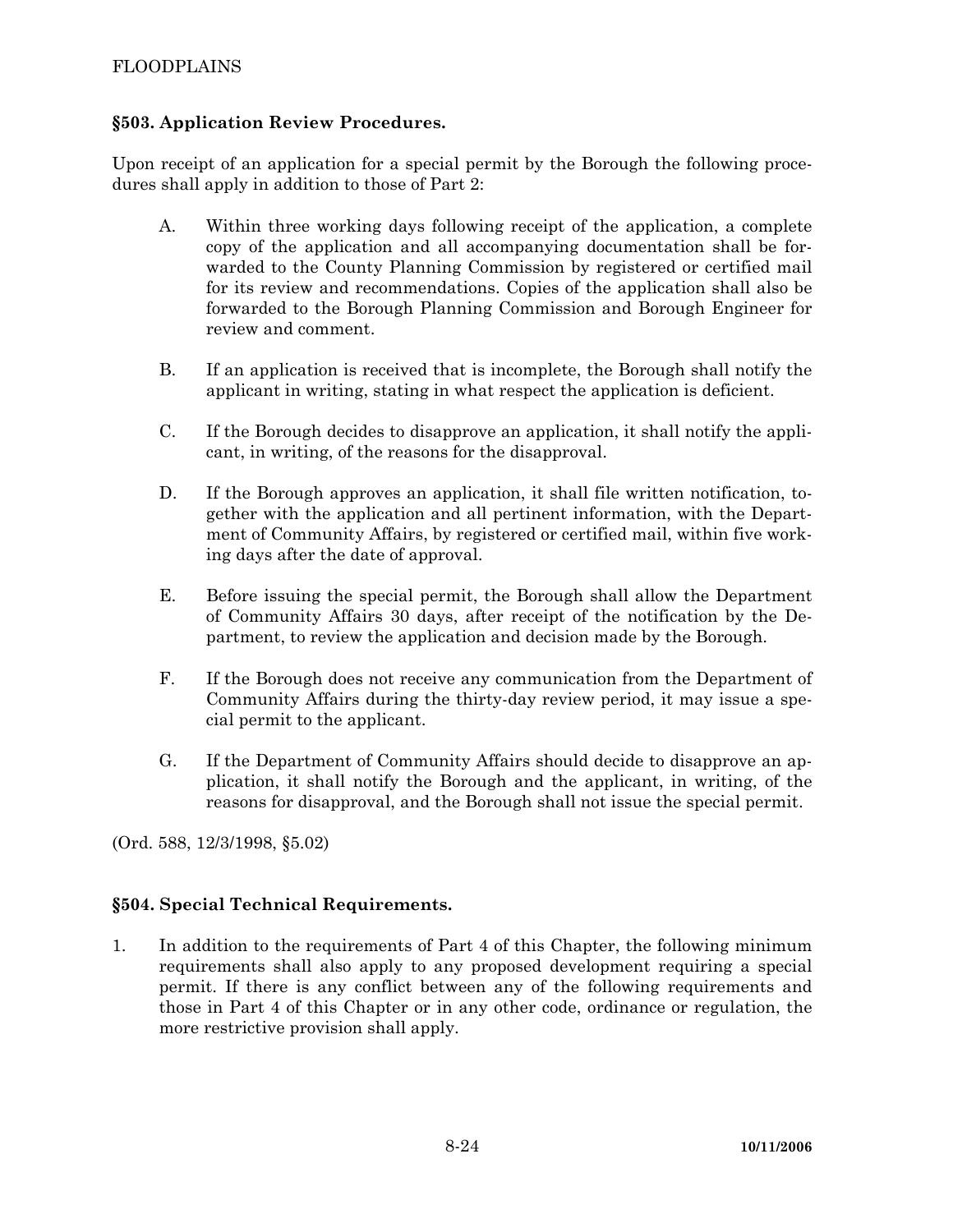- 2. No application for a special permit shall be approved unless it can be determined that the structure or activity will be located, constructed and maintained in a manner which will:
	- A. Fully protect the health and safety of the general public and any occupants of the structure. At a minimum, all new structures shall be designed, located and constructed so that:
		- (1) The structure will survive inundation by waters of the one-hundredyear flood without any lateral movement or damage to either the structure itself, or to any of its equipment or contents below the onehundred-year flood elevation.
		- (2) The lowest floor (including basement) elevation will be at least 1 1/2 feet above the one-hundred-year flood elevation.
		- (3) The occupants of the structure can remain inside for an indefinite period of time and be safely evacuated at any time during the onehundred-year flood.
	- B. Prevent any significant possibility of pollution, increased flood levels or flows, or debris endangering life and property. All hydrologic and hydraulic analyses shall be undertaken only by professional engineers or others of demonstrated qualifications, who shall certify that the technical methods used correctly reflect currently accepted technical concepts. Studies, analyses, computations, etc., shall be submitted in sufficient detail to allow a thorough technical review by the Borough and the Department of Community Affairs.

(Ord. 588, 12/3/1998, §5.03)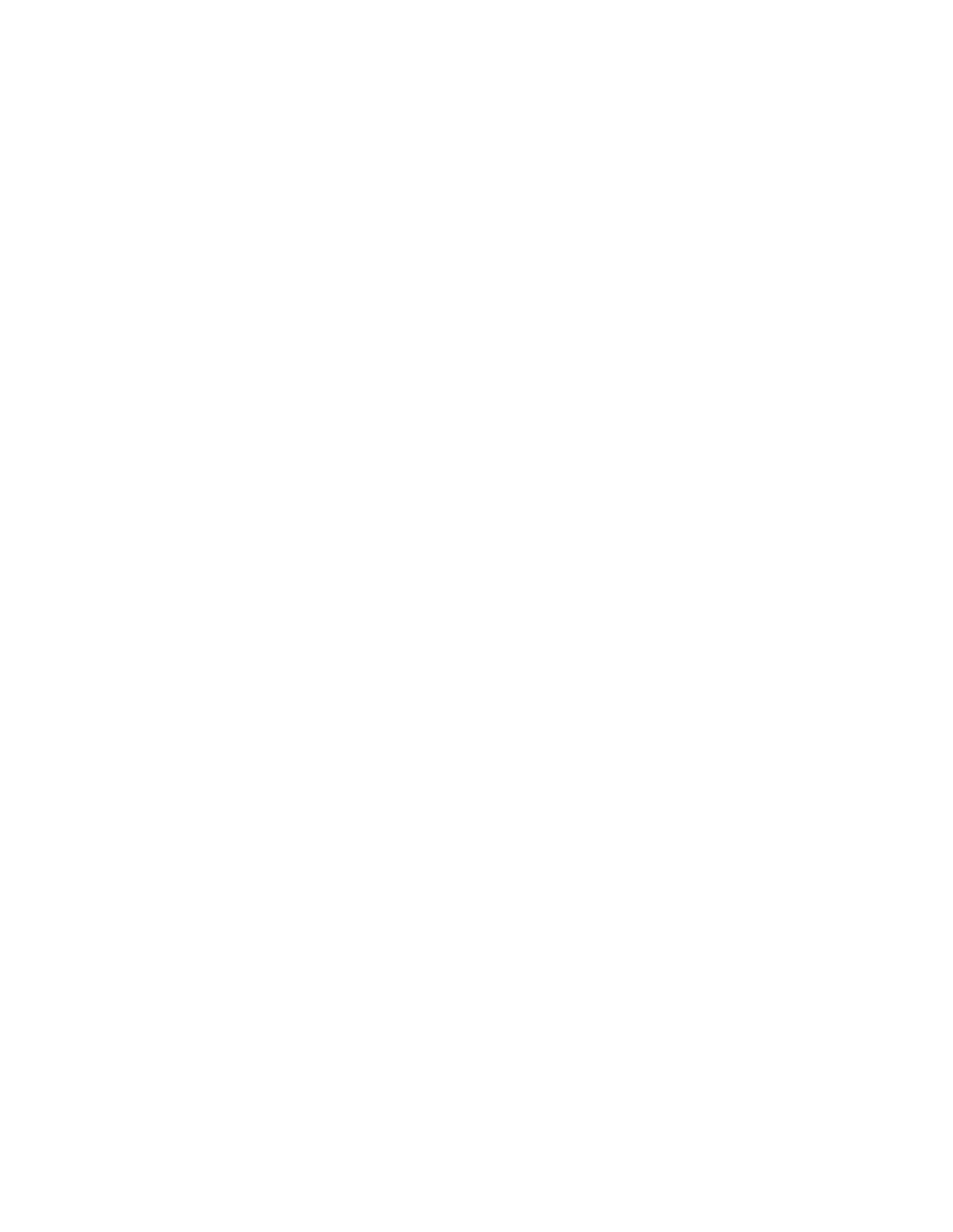# **Existing Structures in Identified Floodplain Areas**

### **§601. Existing Structures.**

The provisions of this Chapter do not require any changes or improvements to be made to lawfully existing structures. However, when an improvement is made to any existing structure, the provisions of §602 shall apply. (Ord. 588, 12/3/1998, §6.00)

#### **§602. Improvements.**

The following provisions shall apply whenever any improvement is made to an existing structure located within any identified floodplain area:

- A. No expansion or enlargement of an existing structure shall be allowed within any floodway area that would cause any increase in the elevation of the one-hundred-year flood.
- B. No expansion or enlargement of an existing structure shall be allowed within any FE area that would, together with all other existing and anticipated development, increase the one-hundred-year flood elevation more than one foot at any point.
- C. Any modification, alteration, reconstruction or improvement, of any kind to an existing structure, to an extent or amount of 50% or more of its market value, shall constitute a substantial improvement and shall be undertaken only in full compliance with the provisions of this Chapter.
- D. Any modification, alteration, reconstruction or improvement of any kind to an existing structure, to an extent or amount of less than 50% of its market value, shall be elevated and/or floodproofed to the greatest extent possible.

(Ord. 588, 12/3/1998, §6.01)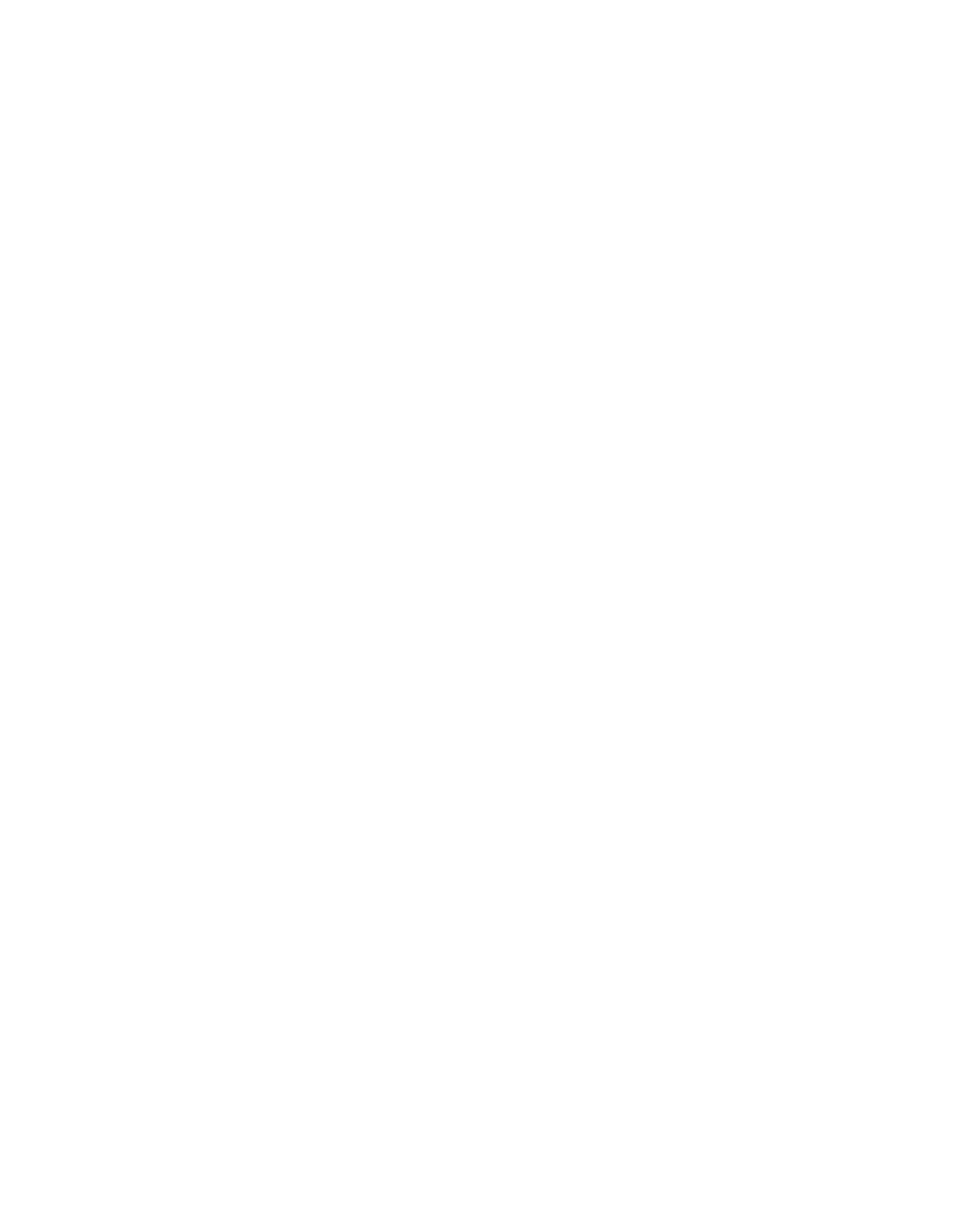### **Variances**

### **§701. General.**

If compliance with any of the requirements of this Chapter would result in an exceptional hardship to a prospective builder, developer or landowner, the Borough may, upon request, grant relief from the strict application of the requirements. (Ord. 588, 12/3/1998, §7.00)

### **§702. Variance Procedures and Conditions.**

Requests for variances shall be considered by the Borough in accordance with the procedures contained in §211 and the following:

- A. No variance shall be granted for any construction, development, use or activity within any floodway area that would cause any increase in the onehundred-year flood elevation.
- B. No variance shall be granted for any construction, development, use or activity within any FE area that would, together with all other existing and anticipated development, increase the one-hundred-year flood elevation more than one foot at any point.
- C. Except for a possible modification of the one-and-one-half-foot free Borough requirement involved, no variance shall be granted for any of the other requirements pertaining specifically to development regulated by special permit (Part 5) or to development which may endanger human life (§405).
- D. If granted, a variance shall involve only the least modification necessary to provide relief.
- E. In granting any variance, the Borough shall attach whatever reasonable conditions and safeguards it considers necessary in order to protect the public health, safety and welfare, and to achieve the objectives of this Chapter.
- F. Whenever a variance is granted, the Borough shall notify the applicant in writing that:
	- (1) The granting of the variance may result in increased premium rates for flood insurance.
	- (2) Such variances may increase the risks to life and property.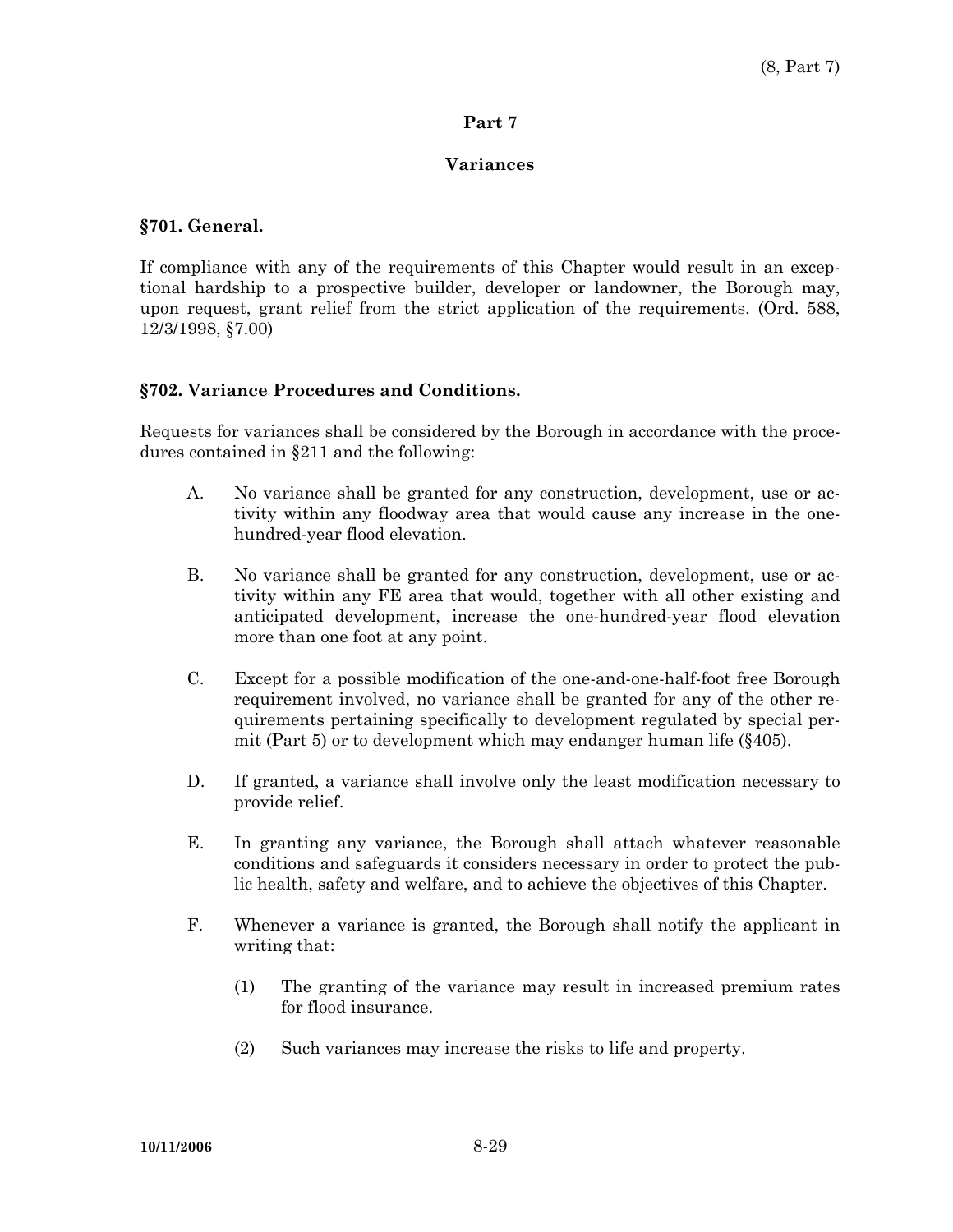- G. In reviewing any request for a variance, the Borough shall consider, at a minimum, the following:
	- (1) That there is a good and sufficient cause.
	- (2) That failure to grant the variance would result in exceptional hardship to the applicant.
	- (3) That the granting of the variance will (a) neither result in an unacceptable or prohibited increase in flood heights, additional threats to public safety, or extraordinary public expense, (b) nor create nuisances, cause fraud on, or victimize the public, or conflict with any other applicable State or local ordinances and regulations.
- H. A complete record of all variance requests and related actions shall be maintained by the Borough. In addition, a report of all variances granted during the year shall be included in the annual report to the Federal Insurance Administration.

Notwithstanding any of the above, however, all structures shall be designed and constructed so as to have the capability of resisting the one-hundred-year flood.

(Ord. 588, 12/3/1998, §7.01)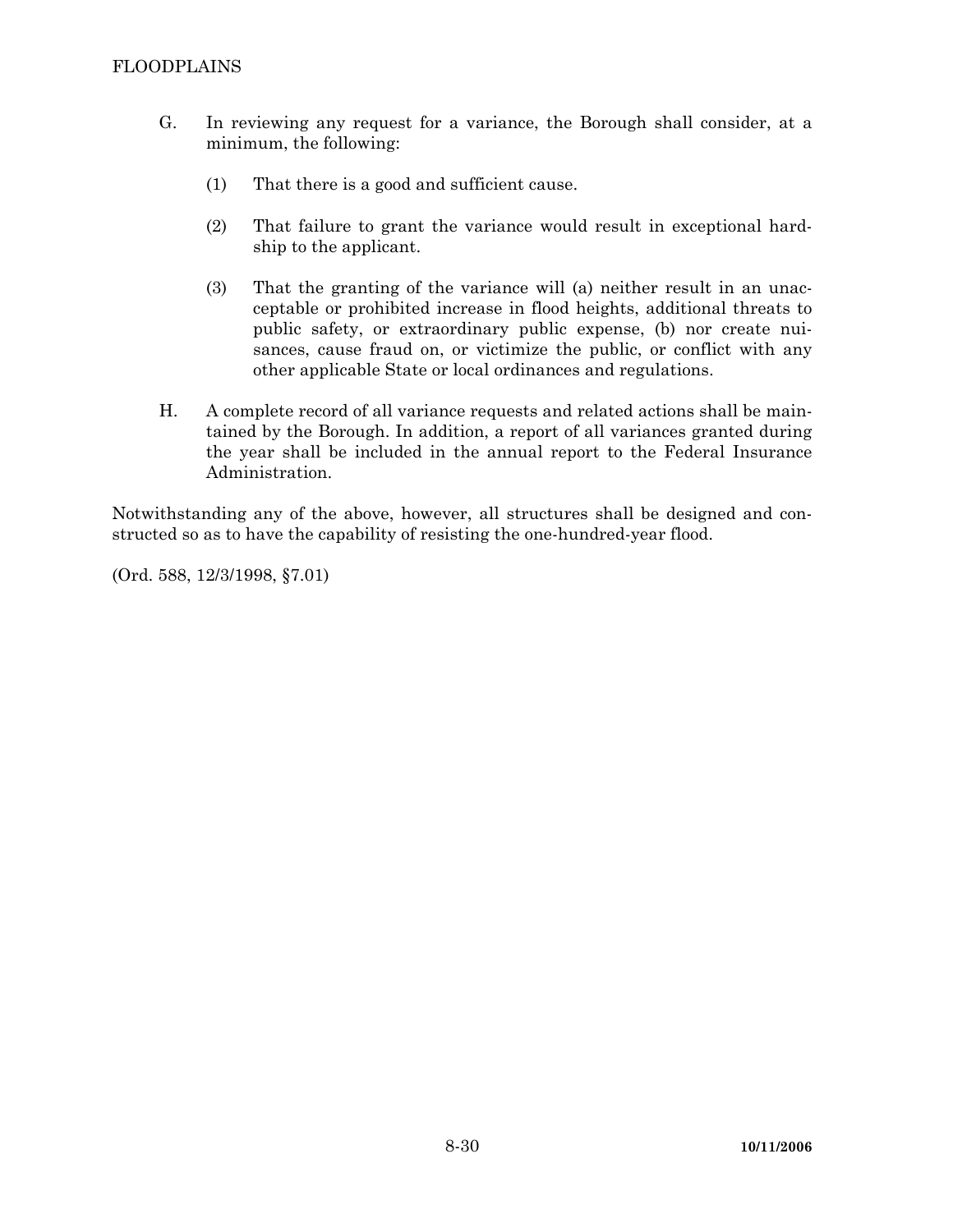### **Definitions**

#### **§801. General.**

Unless specifically defined below, words and phrases used in this Chapter shall be interpreted so as to give this Chapter its most reasonable application. (Ord. 588, 12/3/1998, §8.00)

### **§802. Specific Definitions.**

 ACCESSORY USE or STRUCTURE — a use or structure on the same lot with, and of a nature customarily incidental and subordinate to, the principal use or structure.

 BASEMENT — any area of the building having its floor below ground level on all sides.

 BUILDING — a combination of materials to form a permanent structure having walls and a roof. Included shall be all manufactured homes and trailers to be used for human habitation.

COMPLETELY DRY SPACE  $-$  a space which will remain totally dry during flooding; the structure is designed and constructed to prevent the passage of water and water vapor.

 DEVELOPMENT — any manmade change to improved or unimproved real estate, including, but not limited to, the construction, reconstruction, renovation, repair, expansion or alteration of buildings or other structures; the placement of manufactured homes; streets, and other paving; utilities; filling, grading, and excavation; mining; dredging; drilling operations; storage of equipment or materials; and the subdivision of land.

ESSENTIALLY DRY SPACE  $-$  a space which will remain dry during flooding, except for the passage of some water vapor or minor seepage; the structure is substantially impermeable to the passage of water.

FLOOD — a temporary inundation of normally dry land areas.

 FLOODPLAIN AREA — a relatively flat or low land area which is subject to partial or complete inundation from an adjoining or nearby stream, river or watercourse; and/or any area subject to the unusual and rapid accumulation of surface waters from any source.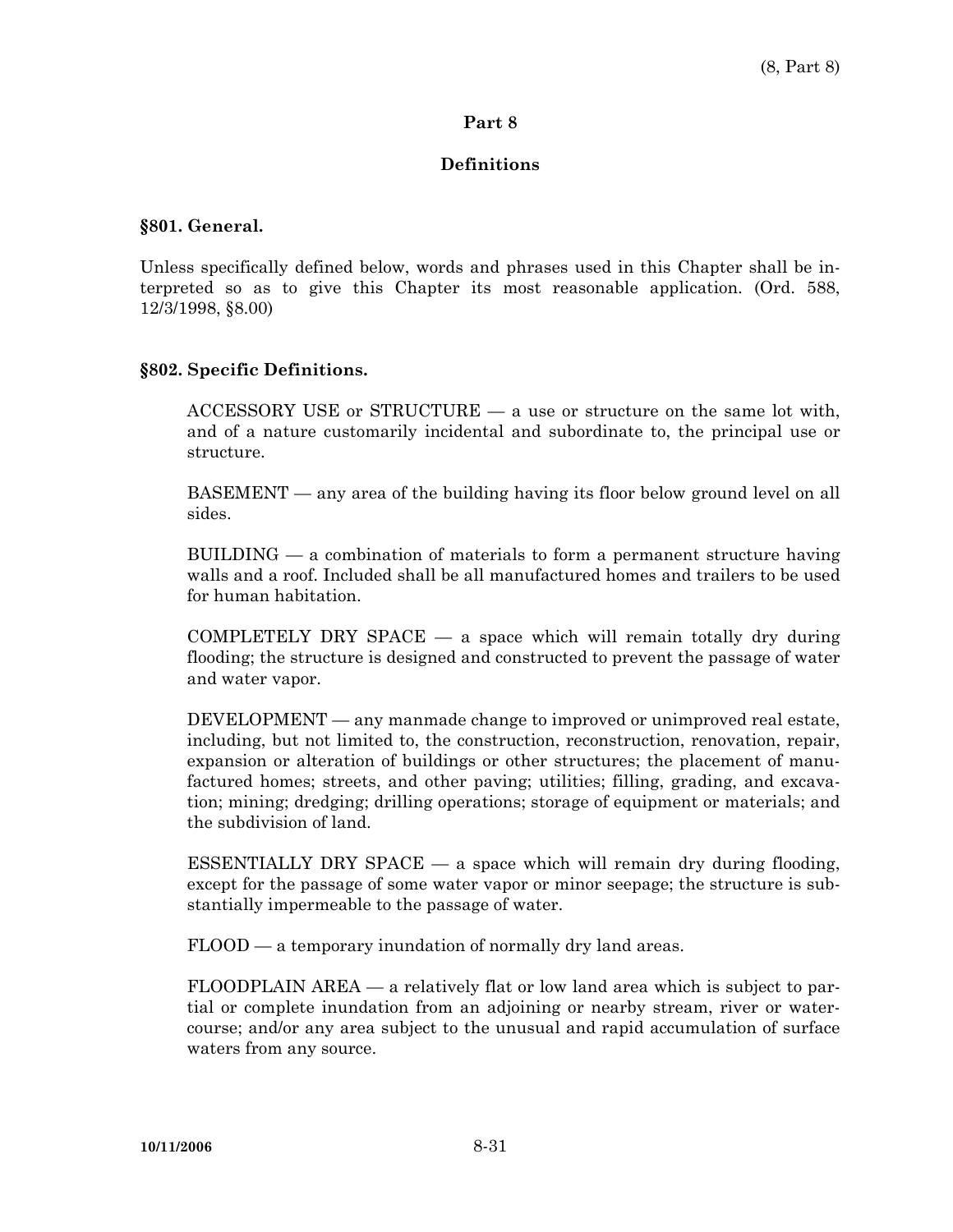FLOODPROOFING — any combination of structural and nonstructural additions, changes, or adjustments to structures which reduce or eliminate flood damage to real estate or improved real property, water and sanitary facilities, structures and their contents.

 FLOODWAY — the designated area of a floodplain required to carry and discharge flood waters of a given magnitude. For the purpose of this Chapter, the floodway shall be capable of accommodating a flood of the one-hundred-year magnitude.

HISTORIC STRUCTURE — any structure that is:

- A. Listed individually in the National Register of Historic Places (A listing maintained by the Department of Interior) or preliminarily determined by the Secretary of the Interior as meeting the requirements for individual listing on the National Register.
- B. Certified or preliminarily determined by the Secretary of the Interior as contributing to the historical significance of a registered historic district or a district preliminarily determined by the Secretary to qualify as a registered historic district.
- C. Individually listed on a state inventory of historic places in states with historic preservation programs which have been approved by the Secretary of interior.
- D. Individually listed on a local inventory of historic places in communities with historic preservation programs that have been certified either:
	- (1) By an approved state program as determined by the Secretary of the Interior; or
	- (2) Directly by the Secretary of the Interior in states without approved programs.

 IDENTIFIED FLOODPLAIN AREA — the floodplain area specifically identified in this Chapter as being inundated by the one-hundred-year flood.

 $LAND$  DEVELOPMENT  $-$  any of the following activities:

- A. The improvement of one lot or two or more contiguous lots, tracts or parcels of land for any purpose involving:
	- (1) A group of two or more residential or nonresidential buildings, whether proposed initially or cumulatively, or a single nonresidential building on a lot or lots regardless of the number of occupants or tenure; or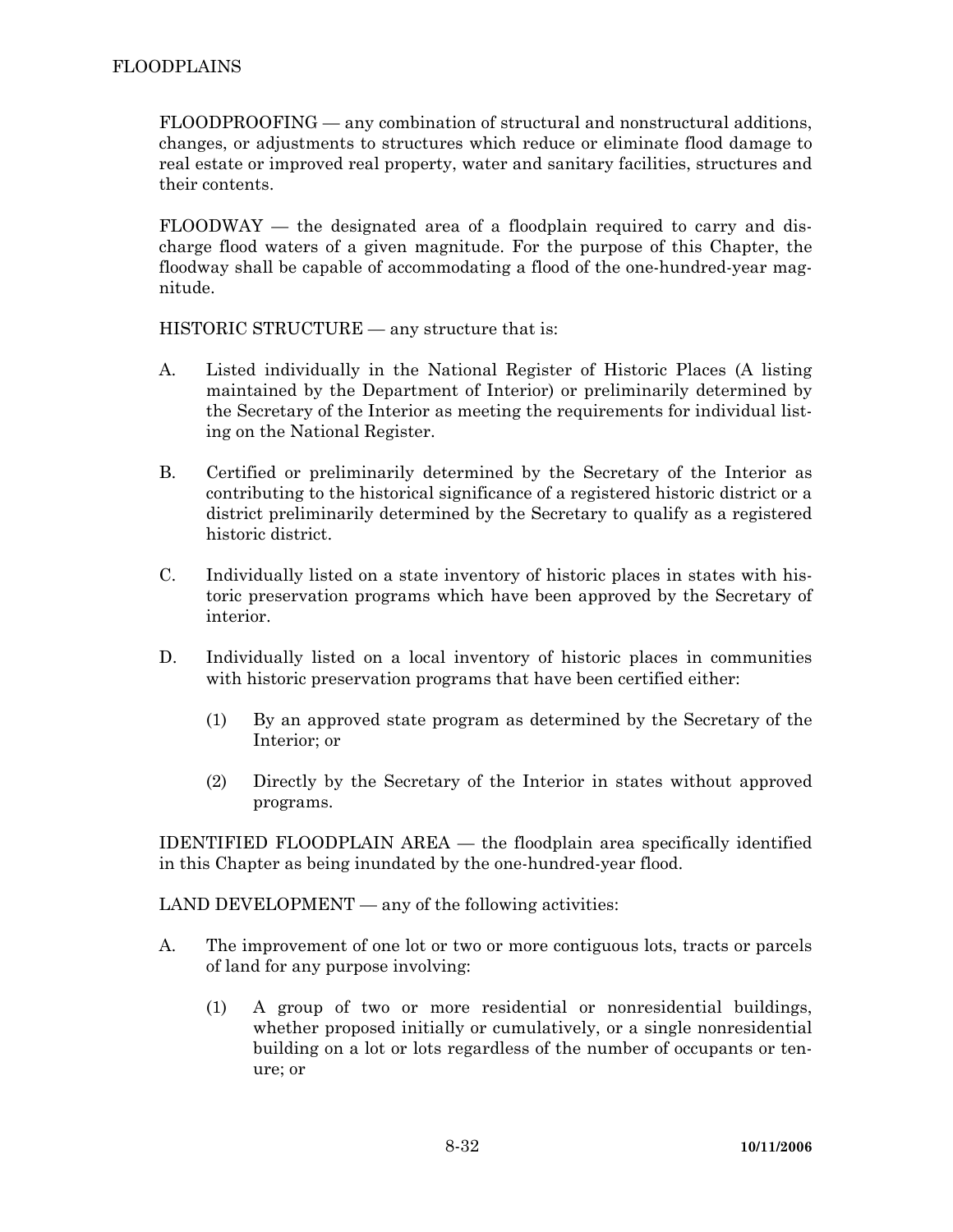- (2) The division or allocation of land or space, whether initially or cumulatively, between or among two or more existing or prospective occupants by means of, or for the purpose of streets, common areas, leaseholds, condominiums, building groups or other features.
- B. A subdivision of land.

 LOWEST FLOOR — the lowest floor of the lowest fully enclosed area (including basement). An unfinished, flood resistant partially enclosed area, used solely for parking of vehicles, building access and incidental storage, in an area other than a basement area is not considered the lowest floor of a building, provided that such space is not designed and built so that the structure is in violation of the application nonelevation design requirements of this Chapter.

 MANUFACTURED HOME — a transportable, single-family dwelling intended for permanent occupancy, office or place of assembly, contained in one or more sections, built on a permanent chassis, which arrives at a site completed and ready for occupancy except for minor and incidental unpacking and assembly operations, and constructed so that it may be used with or without a permanent foundation. The term includes park trailers, travel trailers, recreational and other similar vehicles which are placed on a site for more than 180 consecutive days.

MANUFACTURED HOME PARK  $-$  a parcel of land under single ownership, which has been planned and improved for the placement of two or more manufactured homes for nontransient use.

 MINOR REPAIR — the replacement of existing work with equivalent materials for the purpose of its routine maintenance and upkeep, but not including the cutting away of any wall, partition or portion thereof, the removal or cutting of any structural beam or bearing support, or the removal or change of any required means of egress, or rearrangement of parts of a structure affecting the exitway requirements; nor shall minor repairs include addition to, alteration of, replacement or relocation of any standpipe, water supply, sewer, drainage, drain leader, gas oil, waste, vent or similar piping, electric wiring or mechanical or other work affecting public health or general safety.

 NEW CONSTRUCTION — structures for which the start of construction commenced on or after July 2, 1980, and includes any subsequent improvements thereto.

 ONE-HUNDRED-YEAR FLOOD — a flood that, on the average, is likely to occur once every 100 years (i.e., that has 1% chance of occurring each year, although the flood may occur in any year).

 PERSON — an individual, partnership, public or private association or corporation, firm, trust, estate, municipality, governmental unit, public utility or any other legal entity whatsoever, which is recognized by law as subject of rights and duties.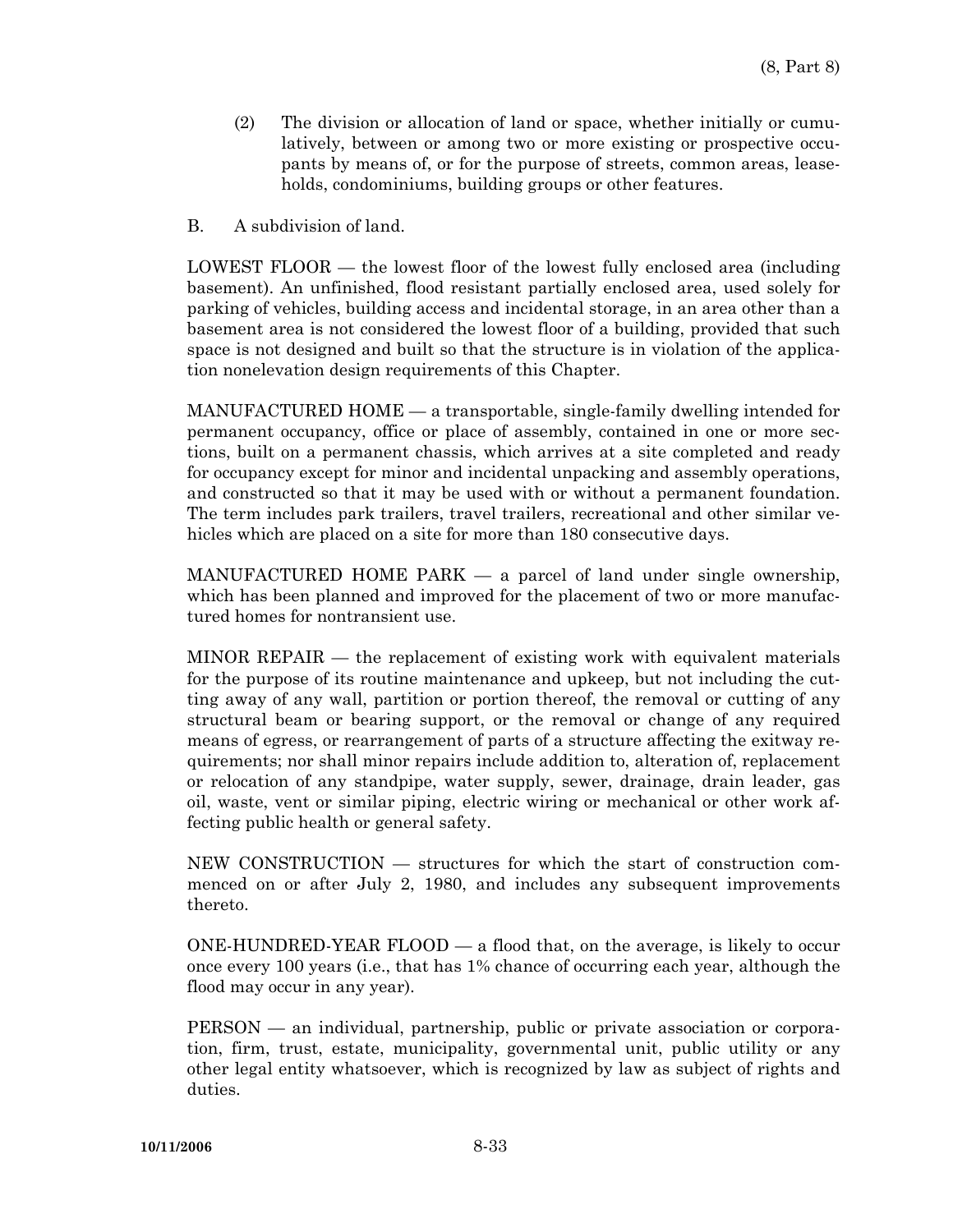RECREATIONAL VEHICLE — a vehicle which is  $(A)$  built on a single chassis;  $(B)$ not more than 400 square feet, measured at the largest horizontal projections; (C) designed to be self-propelled or permanently towable by a light-duty truck; (D) not designed for use as a permanent dwelling but as temporary living quarters for recreational, camping, travel or seasonal use.

 REGULATORY FLOOD ELEVATION — the one-hundred-year flood elevation plus a free Borough safety factor of 1 1/2 feet.

 SPECIAL PERMIT — a special approval which is required for hospitals, nursing homes, jails and new manufactured home parks and subdivisions and substantial improvements to such existing parks, when such development is located in all, or a designated portion of, a floodplain.

 STRUCTURE — anything constructed or erected on the ground or attached to the ground including, but not limited to, buildings, sheds, manufactured homes and other similar items.

 SUBDIVISION — the division or redivision of a lot, tract or parcel of land by any means into two or more lots, tracts, parcels or other divisions of land including changes in existing lot lines for the purpose, whether immediate or future, of lease, partition by the court for distribution to heirs, or devisees, transfer of ownership or building or lot development; provided, however, that the subdivision by lease of land for agricultural purposes into parcels of more than 10 acres, not involving any new street or easement of access or any residential dwelling, shall be exempted.

 SUBSTANTIAL DAMAGE — damage from any cause sustained by a structure whereby the cost of restoring the structure to its before-damaged condition would equal or exceed 50% or more of the market value of the structure before the damage occurred.

 SUBSTANTIAL IMPROVEMENT — any reconstruction, rehabilitation, addition or other improvement of a structure, the cost of which equals or exceeds 50% of the market value of the structure before the "start of construction" of the improvement. This term includes structures which have incurred "substantial damage," regardless of the actual repair work performed. The term does not, however, include either:

 A. Any project for improvement of a structure to correct existing violations of State or local health, sanitary or safety code specifications which have been identified by the local code enforcement official and which are the minimum necessary to assure safe living conditions; or